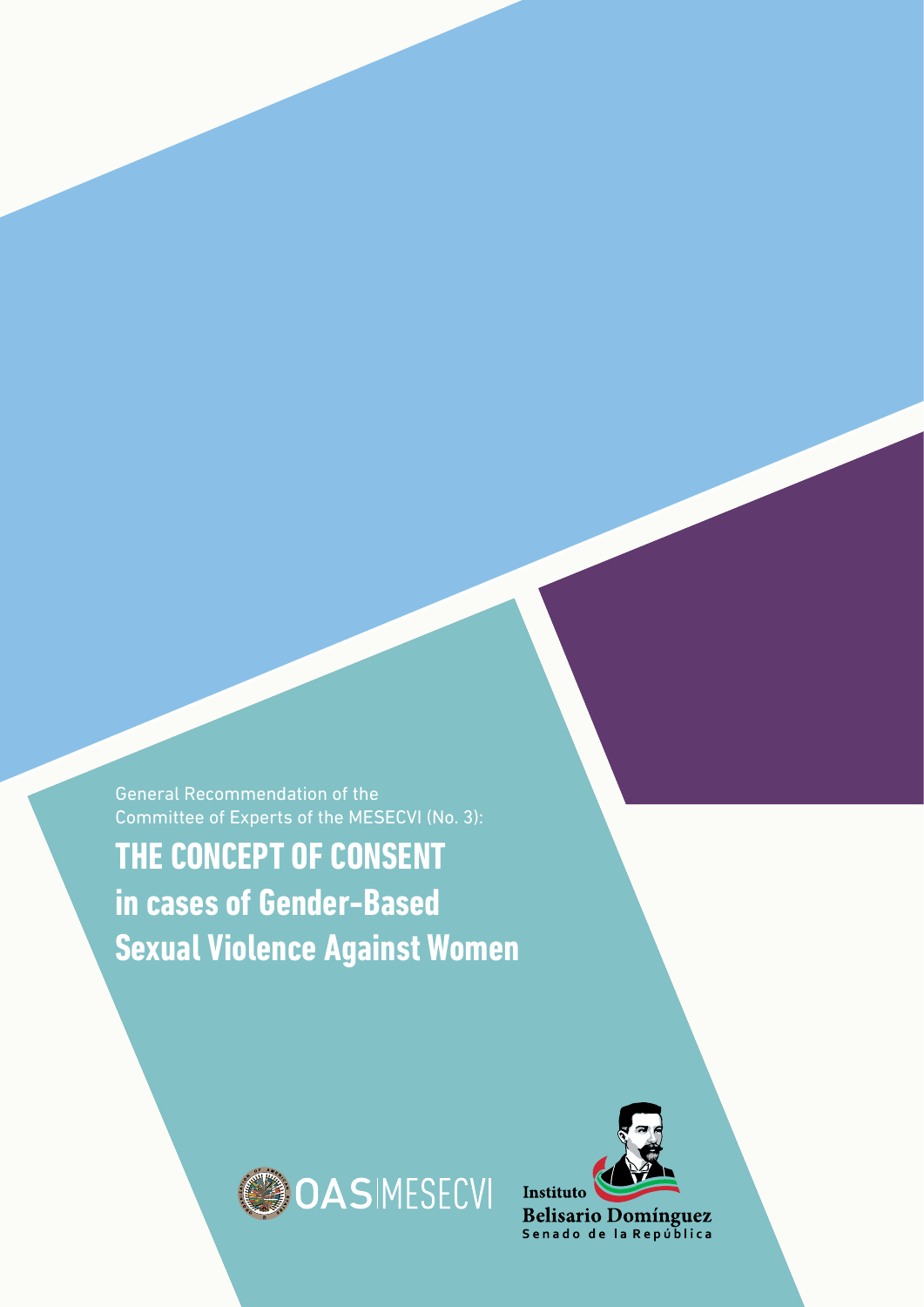The Organization of American States (OAS) brings together the nations of the Western hemisphere to promote democracy, strengthen human rights, foster peace, security and cooperation and advance common interests. The origins of the Organization date back to 1890 when nations of the region formed the Pan American Union to forge closer hemispheric relations. This union later evolved into the OAS and in 1948, 21 nations signed its governing charter. Since then, the OAS has expanded to include the nations of the English-speaking Caribbean and Canada, and today all of the independent nations of North, Central and South America and the Caribbean make up its 35 member states. The Follow-up Mechanism to the Belém do Pará Convention (MESECVI) is an independent, consensus-based peer evaluation system that looks at the progress made by States Party to the Convention in fulfilling its objectives. ME-SECVI is financed by voluntary contributions from the States Party to the Convention and other donors, and the Inter-American Commission of Women (CIM) of the OAS acts as its Secretariat.

#### General Recommendation of the MESECVI Committee of Experts (No.3)

THE CONCEPT OF CONSENT IN CASES OF SEXUAL VIOLENCE AGAINST WOMEN FOR GENDER REASONS. Document approved at the XVIII Meeting of the MESECVI Committee of Experts, held on December 7 and 8, 2021. Board of Directors: Tatiana Rein Venegas (President- Chile), Marcela Huaita (Vice President-Peru), Rinette Djokarto (Vice President- Suriname) . Experts: Susana Chiarotti (Argentina), Leila Linhares-Barsted (Brazil), Sylvia Mesa Peluffo (Costa Rica), Gloria Camacho (Ecuador), Tania Camila Rosa (El Salvador), Hilda Morales (Guatemala), Barbara Bailey (Jamaica), Teresa Inchásticategui (Mexico), Pilar Callizo (Paraguay), Cristina Sánchez (Dominican Republic), Marcia Symphorien and Rumelia Dalphinis-King (Saint Lucia), Sherna Alexander and Tricia Basdeo-Gobin (Trinidad and Tobago), and Natalia Brandler (Venezuela) .

Copyright © 2021 All rights reserved ISBN 978-0-8270-7376-0

#### OAS Cataloging-in-Publication Data

Inter-American Commission of Women. Follow-up Mechanism to the Belém do Pará Convention (MESECVI). La Figura del consentimiento en casos de violencia sexual contra las mujeres por razones de género : Recomendación general del Comité de Expertas del MESECVI (No.3) = The Figure of consent in cases of gender-based sexual violence against women : General recommendation of the MESECVI Committee of Experts (No.3) / [Preparado por el Comité de Expertas del Mecanismo de Seguimiento de la Convención de Belém do Pará (MESECVI) / Comisión Interamericana de Mujeres].

p.30 ; 21x29,7cm. (OAS. Documentos oficiales: OEA/Ser.L/II.7.10.)

1. Women's rights. 2. Women--Violence against. 3. Women--Crimes against. I. Title. II. Title: The Figure of consent in cases of gender-based sexual violence against women. III. Series: Recomendación general del Comité de Expertas del MESECVI; no.3. IV. Series: General recommendation of the Committee of Experts of the MESECVI; no.3. V. Series. OEA/Ser.L/II.7.10.MESECVI/CEVI/doc.267/21

This publication is an initiative of the Committee of Experts of the MESECVI, sponsored by the Belisario Domínguez Institute of the Senate of the Republic (Mexico). Coordination: Luz Patricia Mejía Guerrero, technical secretary of the MESECVI. Technical analysis: Alejandra Negrete Morayta and José Gómez Huerta. With the contribution of: Romina Sijniensky; Alejandra Alzerreca; Bárbara Jiménez Santiago, Carmen Cecilia Martínez, Edward Pérez and María Fernanda Perico. With thanks to Macarena, Aranza and S.R., who, through their experiences, strengthened the message.

Design and layout: Patricio A. Bascuñán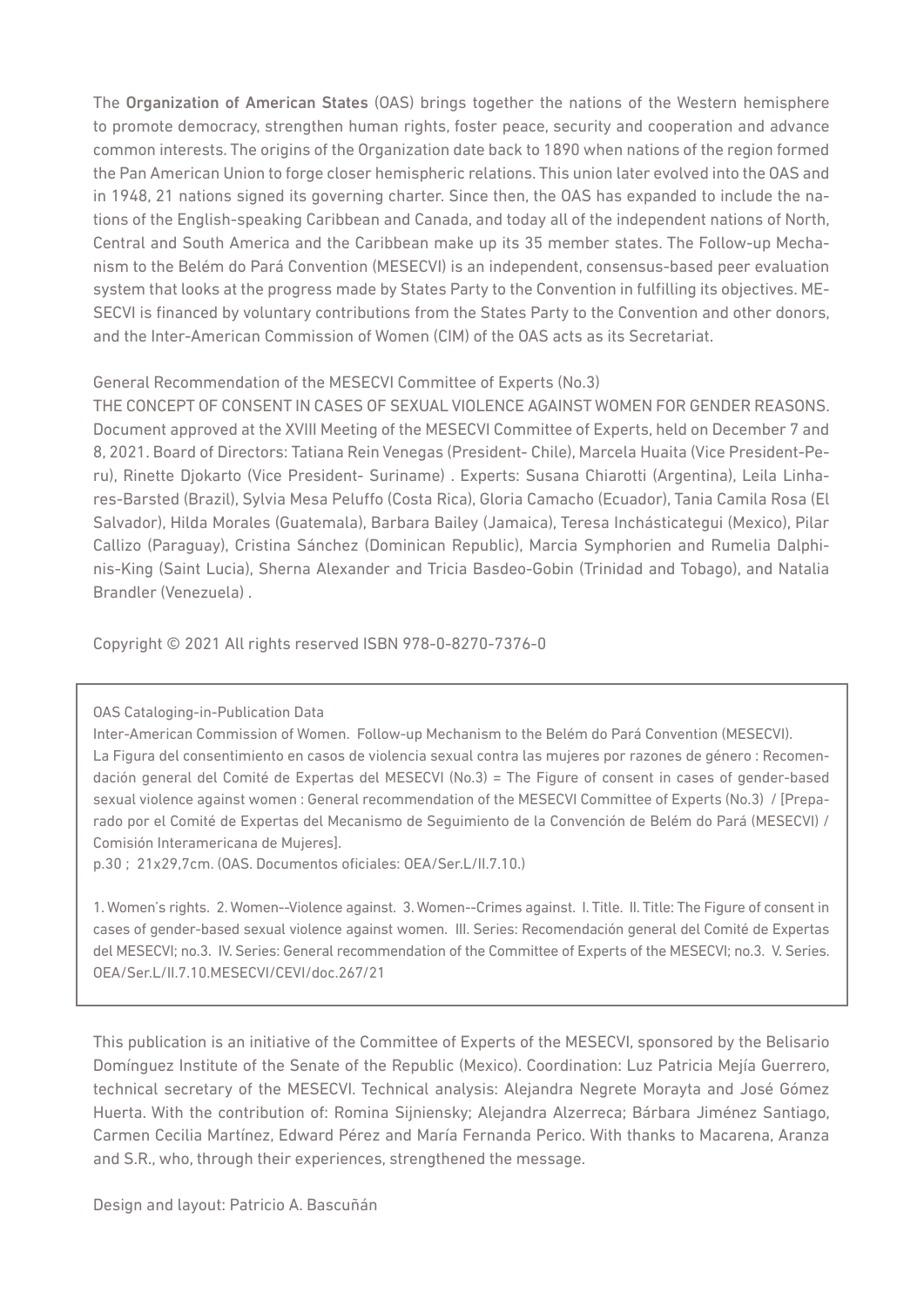## **Index**

### **[Introduction](#page-3-0)**

### **[1. Sexual Violence](#page-6-0)**

- [A. Introduction: general aspects of violence against women](#page-6-0)
- [B. Regional and international normative framework on sexual](#page-7-0)   [violence](#page-7-0)
- C. [Effects on victims](#page-11-0)
- [D. Conceptualization of the figure of consent in cases of sexual](#page-12-0)   [violence in the international framework](#page-12-0)
- [E. Accreditation of sexual violence](#page-19-0)

### **[Conclusions and recommendations](#page-22-0)**

**[Endnotes](#page-25-0)**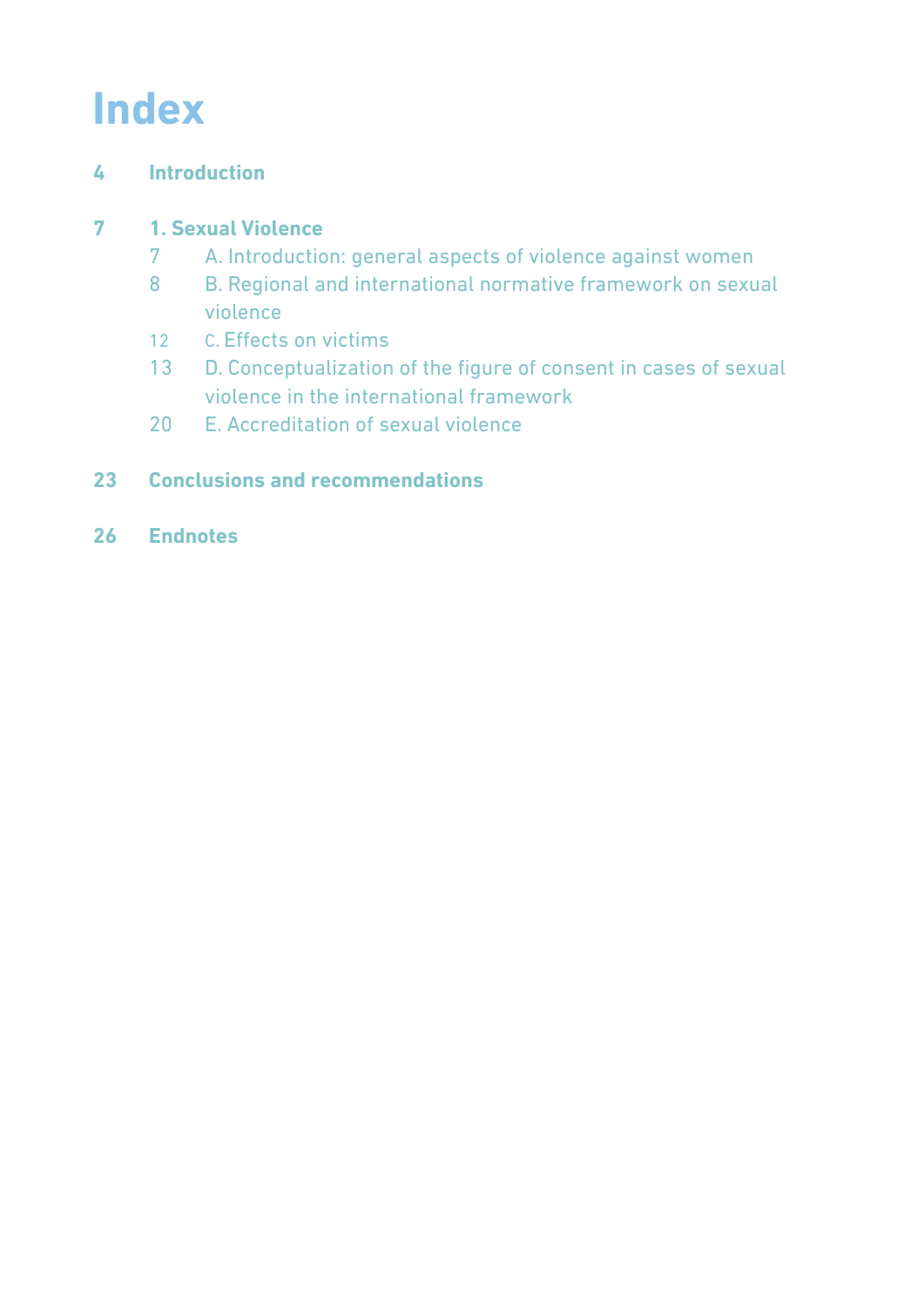## <span id="page-3-0"></span>**Introduction**

*In memory of Paola Guzmán and every woman, adolescent and girl who have had to silence sexual violence to which they have been subjected.*

The Follow-up Mechanism of the Convention to Prevent, Punish and Eradicate Violence against Women, better known as the Convention of Belém do Pará (MESECVI), is managed by a Committee of Experts (CEVI) responsible for the analysis and evaluation of the implementation process of the Convention in the States Parties.

Throughout its existence, the CEVI has recognized that violence against women in the region is an alarming reality and that the efforts that have been made to prevent and eradicate it are insufficient given the magnitude of the violence experienced by women and girls in Latin America and the Caribbean.

This violence can take place in many different contexts and forms. As the CEVI pointed out in the Second Follow-up Report on the Implementation of the Recommendations of the Committee of Experts of the MESECVI:

Violence against women has come to be identified as a real and systematic problem that violates the right of women to live without violence and hinders the realization of civil, political, economic, social and cultural rights, all of which are key to their full development in conditions of equality with men.<sup>1</sup>

This violence against women, for reasons of gender, is based on cultural and social perspectives that seek to justify aggressive behaviors. Probably one of the most damaging types of violence for women is sexual violence, since with it, the aggressor reduces the woman to an object of desire and use for his own satisfaction, in order to reflect dominance and exercise torture.

International and national organizations have advocated for the development of standards and public policies that allow for the protection of victims of sexual violence. They have also promoted the development of laws and public policies within the framework of domestic law to ensure the prevention, support, investigation, punishment and reparation of victims of sexual violence. The CEVI, has also insisted on the importance of generating a national law harmonized with the Convention of Belém do Pará, on the classification of the criminal type of human trafficking, on the strengthening of State actions to punish harassment and sexual violence, as well as on the need to take necessary actions to eradicate violence against women.<sup>2</sup>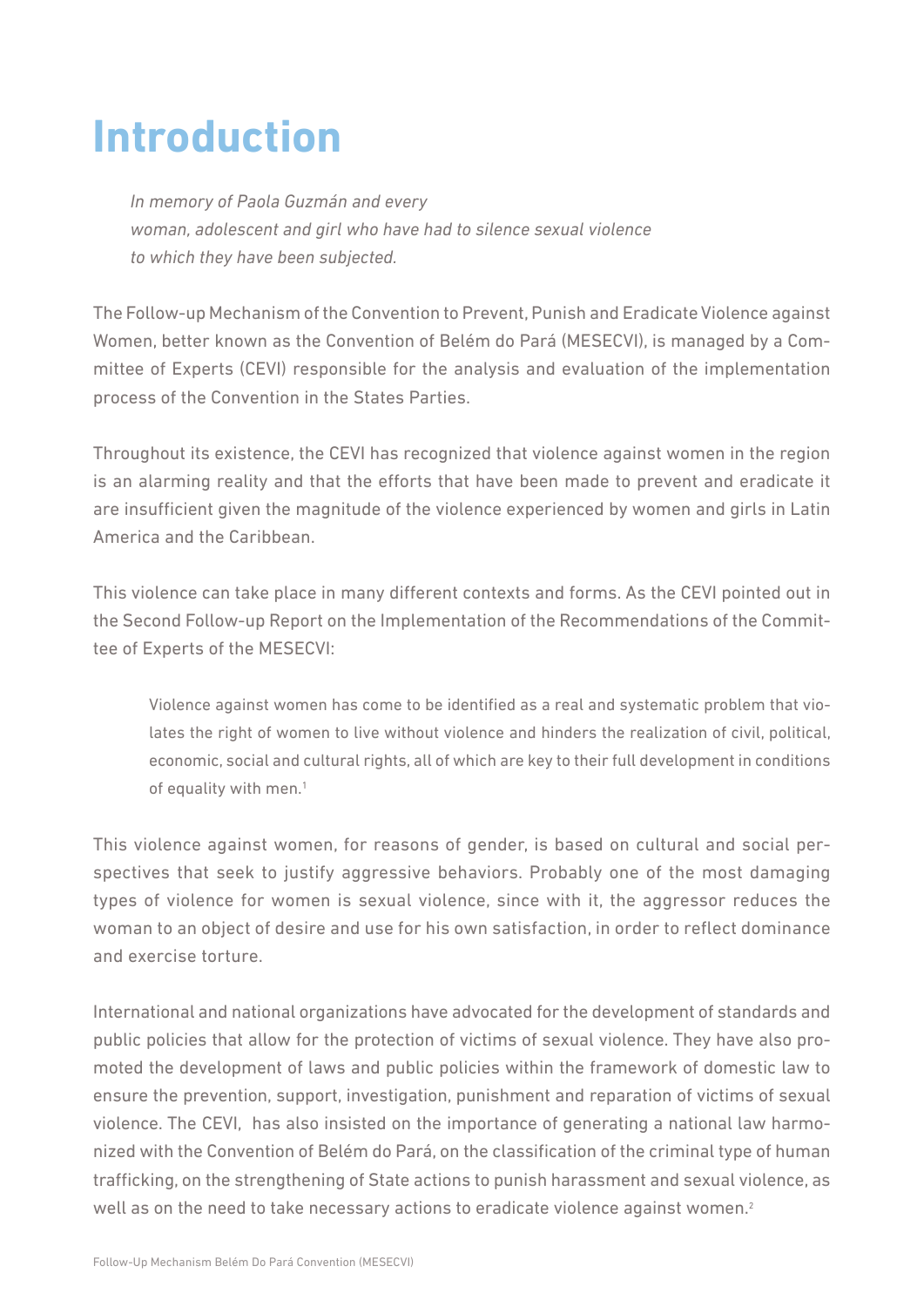In this regard, the Committee has pointed out the high rates of reported violence and the low levels of case prosecution. In this respect, the Committee has identified the role played by the public officials within the law enforcement and administration of justice systems and the weight of gender stereotypes in the investigation and prosecution of these causes.<sup>3</sup>

The Committee has highlighted that all the States of the Latin America and the Caribbean have laws that sanction some of the manifestations of sexual violence<sup>4</sup>, but has also pointed out the obstacles and barriers that women face in accessing justice in these cases.

The CEVI has also referred to the importance of addressing intersectionality as an analysis tool that allows for addressing the multiple causes of discrimination faced by the diversity among women. Thus, the Committee has drawn attention to the way in which other intersectionalities affect, particularly women and girls, when it comes to accessing specialized services and filing complaints of violence against them based on gender, and, especially, sexual violence.<sup>5</sup>

For this reason, the Committee recognizes that, despite the progress that has been made in this area, it is still necessary to continue to build knowledge on the phenomenon of sexual violence, the areas in which it occurs and the rights that are affected.

At the same time, the Committee considers that a review of the constituent elements of sexual violence and how they are viewed by administrators of justice systems in the Latin-American and Caribbean region is not only essential for the understanding of the phenomenon, but also to contribute to the prevention of this violence, the punishment of those responsible as well as reparation for victims and avoid their revictimization.

A critical component of all of the above, is a clear understanding of the concept of consent in cases of sexual violence, understood as the ability of women to indicate a willingness to engage in the act. This concept constitutes the distinction between a consensual act and an act of abuse or violation.

The Committee considers it particularly important to draw attention to the concept of sexual consent in cases of sexual violence, given that this legal concept, as commonly used, has been an exculpation mechanism of criminal responsibility of the accused, as well as, to stigmatize the victim.

In this sense, the CEVI understands that States must create comprehensive measures that allow for the recognition of the elements of inequality that trigger situations of sexual violence and, above all, to conceptualize consent as a fundamental element that allows for the differentiation between a freely exercised sexuality and an act of violence.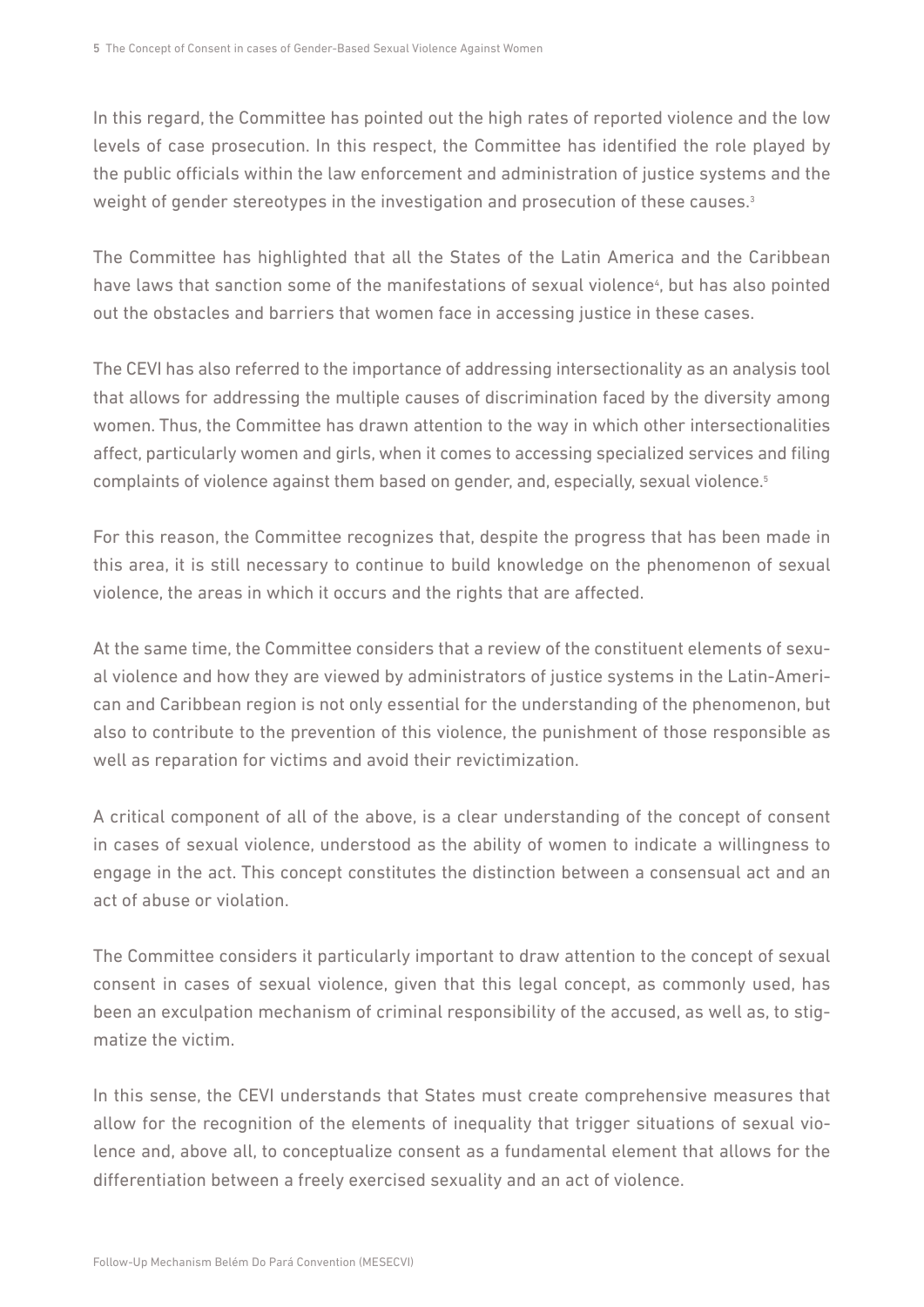Thus, it helps to address the situation of sexual violence not only in terms of structures of inequality but also in terms of ideologies and the stereotypes held by administrators that determine women's access to justice processes. It is also essential to build a transparent framework of protection in the matter of gender-related sexual violence that is reflected in public policies for the prevention, care, punishment, eradication and reparation for victims and which takes into account all appropriate measures, including measures to: modify or abolish existing laws and regulations; and, modify legal or customary practices that support the persistence or tolerance of violence against women.<sup>6</sup>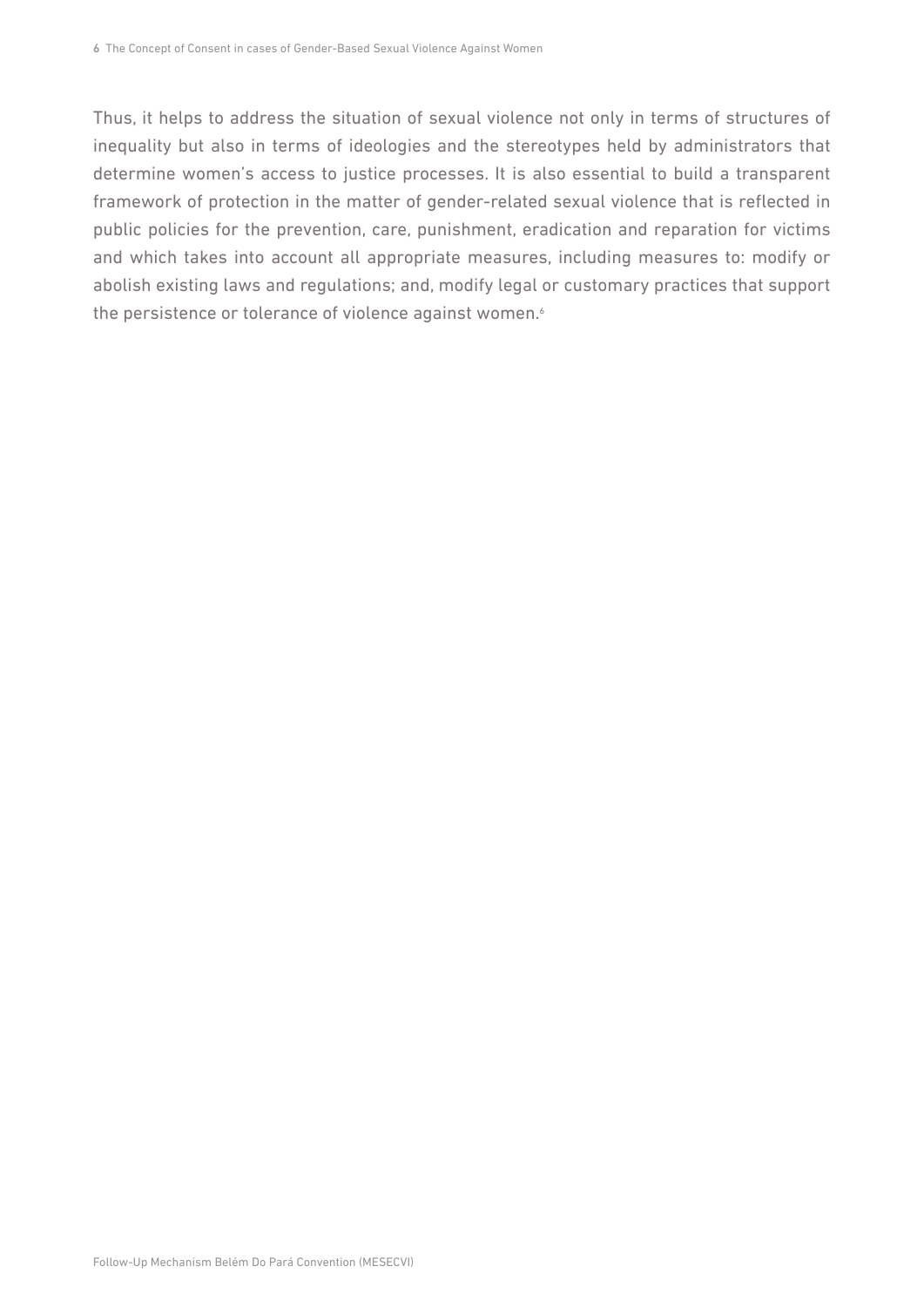# <span id="page-6-0"></span>**1. Sexual Violence**

#### **A. Introduction: general aspects of violence against women**

The situation of violence against women is a problem that affects all societies in the world. According to the World Health Organization: "35% of the world's women have suffered intimate partner violence or sexual violence by third parties at some point in their life."7 In addition, 30% of women experienced a relationship where the partner has been the aggressor.<sup>8</sup>

In the Latin American region, 26% of women are not able to freely decide about their body, because of laws and policies that limit their rights and liberties.<sup>9</sup>

In the study *Estimates of the prevalence of violence against women*, the World Health Organization reports that in Latin America the following data on the prevalence of physical and sexual violence in a lifetime by country are observed: Bolivia 42%, Peru 38%, Ecuador 33%, Colombia 30%, Argentina 27%, United States of America 26%, Mexico 24%, Uruguay 18%.10 UN Women estimates that in the Americas, 25% of women have suffered gender-based violence at some point in their lives.11

These data are underestimates of the situation when we consider that there is a serious problem of unreported cases that prevent us from knowing the precise magnitude of the situation. Consequently, it is not always possible to have access to data that can be disaggregated on the basis of the full range of intersecting factors, including socio-economic status, race, ethnicity, location gender orientation, among other factors, that allow us to use a multivariate analytical framework to fully understand how gender intersects with other axes of inequality in relation to women's experience of gender-based violence.

In the case of crimes of sexual violence, these are not reported due to gender stereotypes held by law enforcement officers, and general lack of trust in the judicial systems. Authorities frequently blame victims for the violence experienced on the basis of, *inter alia*, inappropriate clothing, their social condition or state of mind, resulting in re-victimization and a lack of sensitivity on the part of players in the justice system who generate value judgments on the situation of the violence experienced by women.

This represents a tortuous process that leaves victims defenseless and with serious consequences in all areas of their lives additionally resulting in high levels of impunity. As already pointed out in the Second Report issued by the CEVI, stereotypes fuel violence and favor impunity.<sup>12</sup>

In cases of sexual violence, authorities often hold the victim responsible for the violent situation, which can generate a climate of institutional discrimination violence that violates the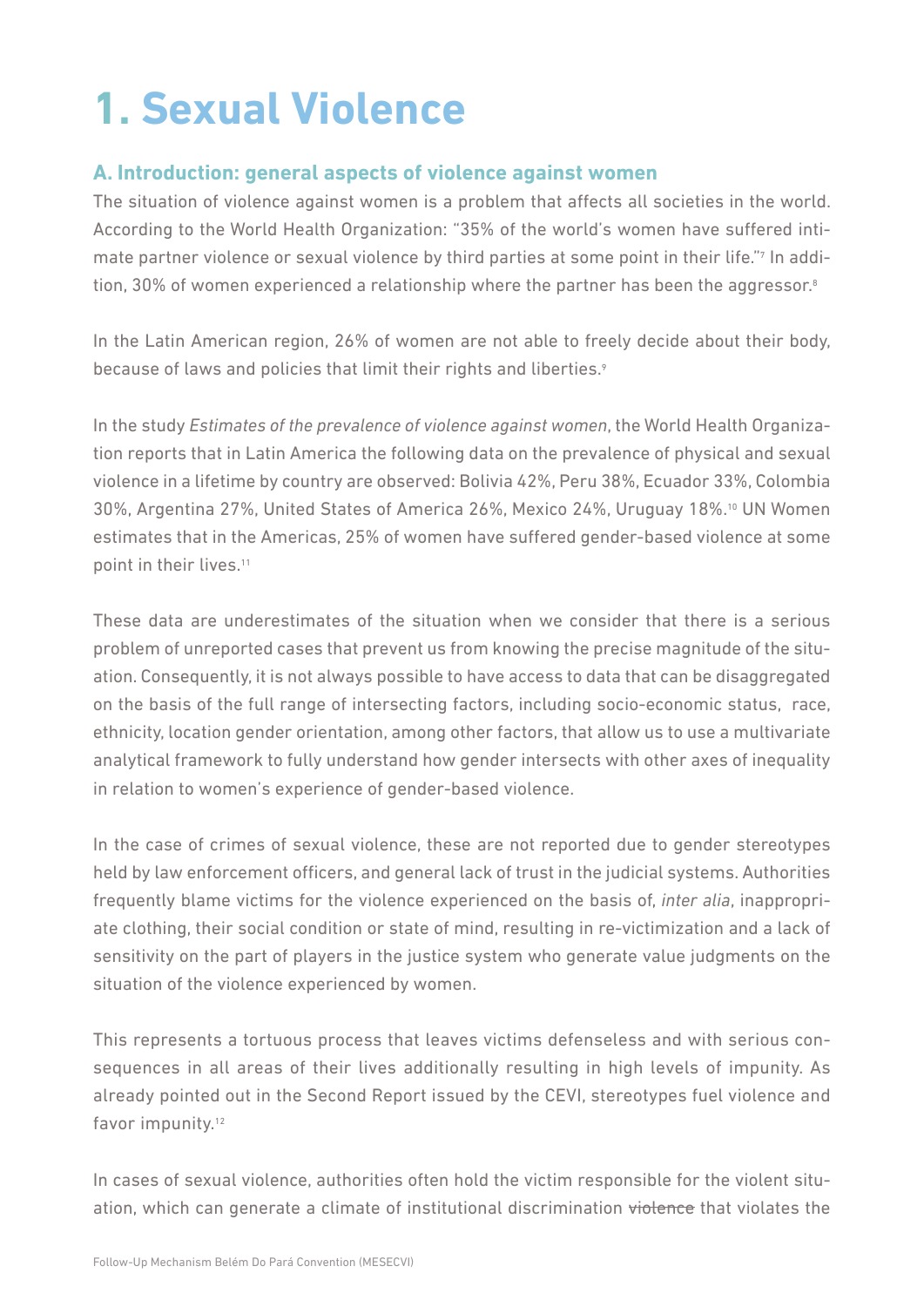<span id="page-7-0"></span>human rights of women and leaves them defenseless. In these cases, it is argued that the victim caused the attack or that she accepted and consented to the act, hence the authority refrains from investigating the report. In other cases, the victim is not blamed but the authorities normalize violence when it occurs within a relationship. For this reason, the CEVI, has stressed the need to sensitize the authorities<sup>13</sup> of the ways in which entrenched stereotypes are unwittingly used to normalize violence against women and justify impunity.

Thus, the analysis and conceptualization of consent in cases of sexual violence has become increasingly important to guarantee the rights of women, adolescents, and girls who are victims of sexual violence. Due to structural discrimination for reasons of gender, the limits on this issue have become blurred and are often erroneously based on a flawed understanding of consent.

Probably, the most frequent cases are those in which sexual abuse occurs when relationships are marked by asymmetrical power which is used by the dominant partner to subdue the victim through acts committed in institutional settings, the workplace, educational settings and through economic deprivation, among others. In these situations, it is likely that there is no physical violence and that the victim does not expressly reject the sexual act, but the violation occurs because consent is assumed in situations of unequal power.

This is precisely why the way in which consent is conceptualized becomes relevant because, when clearly understood it implies acceptance of the free and voluntary exercise of sexuality. and, therefore, the central distinction between an act of freedom and a forced act involving harassment, abuse and violence. Hence the concept of consent should be analyzed and established by law and properly interpreted by all functionaries in the justice system.

#### **B. Regional and international normative framework on sexual violence**

According to the Declaration of the MESECVI Committee on violence against girls, women, and adolescents and their sexual and reproductive rights, sexual violence is defined as "actions of a sexual nature that are committed on a person without their consent, which, in addition to physical invasion of the human body also include acts that do not involve penetration or even any physical contact."14

The World Health Organization defines sexual violence as: "the attempt to consummate a sexual act, unwanted sexual comments or advances, or actions to commercialize or use in any other way the sexuality of a person through coercion by another person, regardless of their relationship with the victim, in any area."15

Sexual violence includes, *inter alia*, coerced relationships in marriage, with a partner and in dating; sexual assaults or rapes by acquaintances or strangers; the systematic violations that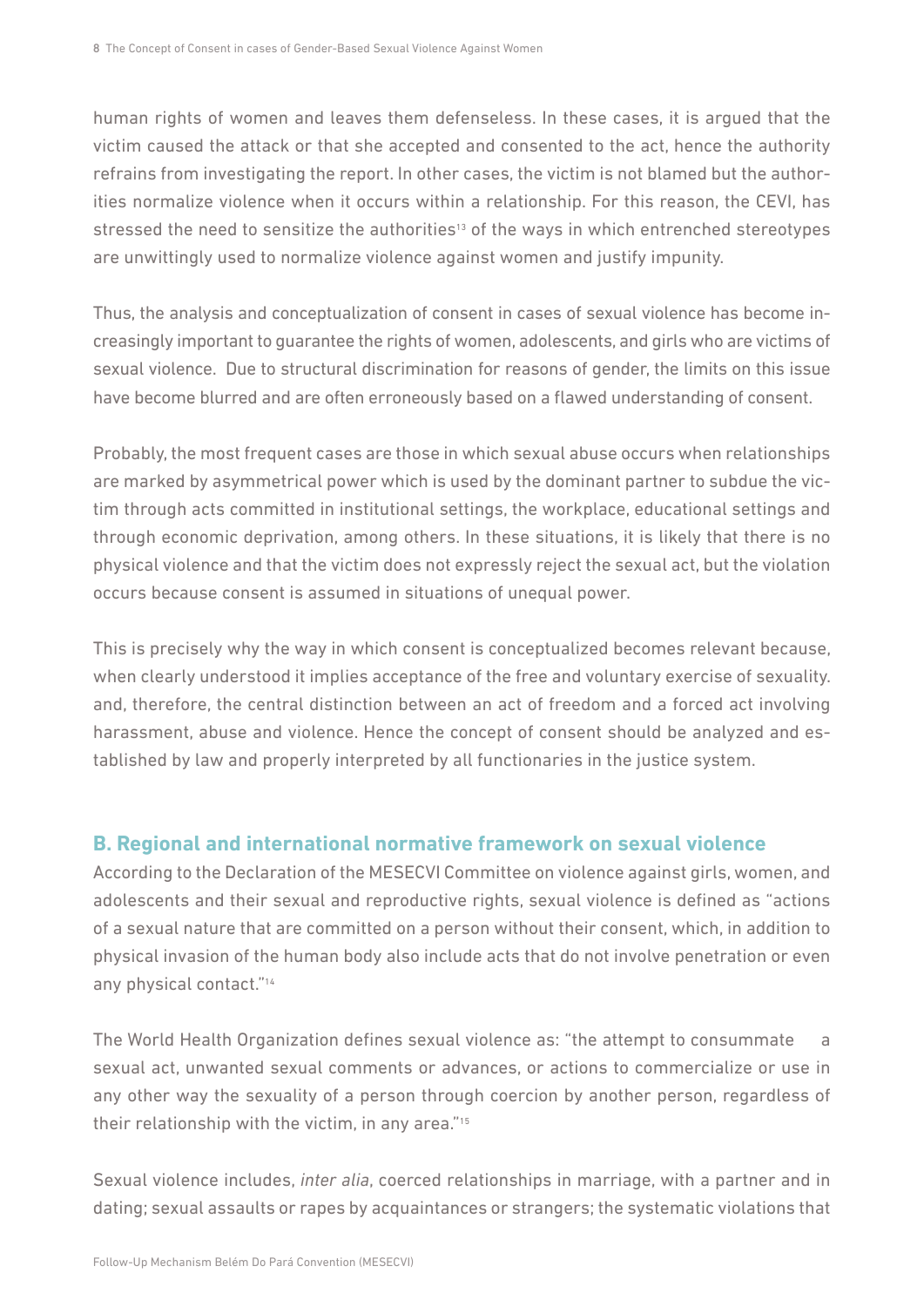occur in armed conflicts; sexual harassment, sexual favors in exchange for work, food and/or humanitarian aid; sexual abuse of minors; forced prostitution; human trafficking; early marriages or early unions; and violent acts against the sexual integrity of women, such as genital mutilation and mandatory virginity inspections.16

Furthermore, sexual violence is not limited to situations like harassment, rape or abuse, it also includes all those practices in which a woman is prevented to decide over her body, as is the case of forced sterilization. Other forms or practices of sexual violence can occur in psychiatric hospitals, or when they are in certain situations of disability.

Frequent practices in which State agents or criminal groups sexually assault women are also noted. In this sense, in the Guide for the application of the Inter-American Convention to Prevent, Punish and Eradicate Violence against Women, the Committee of Experts pointed out that the protection of violence against women perpetrated by the State is increasingly relevant, since the number of cases of violence against women, in particular sexual violence, including rape, committed by state agents in hospitals, educational centers and centers of deprivation of liberty, among others, is continuously increasing.

Likewise, the proliferation of sexual violence in armed conflicts, social crises and massive human rights violations in Latin America and the Caribbean demonstrates its use as a weapon of war and a means of subjugating the bodies and lives of women. In turn, we must not fail to note that there have been cases of sexual violence in which workers in charge of providing humanitarian aid, in conflict zones<sup>17</sup>, request sexual favors in exchange for food, shelter, school, and other services that they are obliged to provide within the framework of their functions. This highlights the use of power as a mechanism of submission and control of the woman's body.

Taking into account the gender aspects of forced displacement and the risks displaced women face, the Committee also notes that sexual violence more acutely affects displaced women, who require protection in accordance with their special and unique needs.18 It is imperative to address the situation of migrant women, particularly in the Central and south America regions, who, being far from their family networks, are in a situation of greater vulnerability. It is noted, for example, that about 70% of migrant women that are on the border of Mexico and Guatemala have been victims of violence and of these 60% have been victims of sexual violence.19 This reveals the serious problem of violence that women face when forced to leave their country because of threats to their lives and those of their children.

The situation of organized crime has also increased the levels of violence in some Latin American countries<sup>20</sup> and, this also generates a systematic increase in the violation of human rights of women who are in a vulnerable situation. In this sense, the CEVI is aware that in order to guarantee women's human rights, it is essential to address the problem of public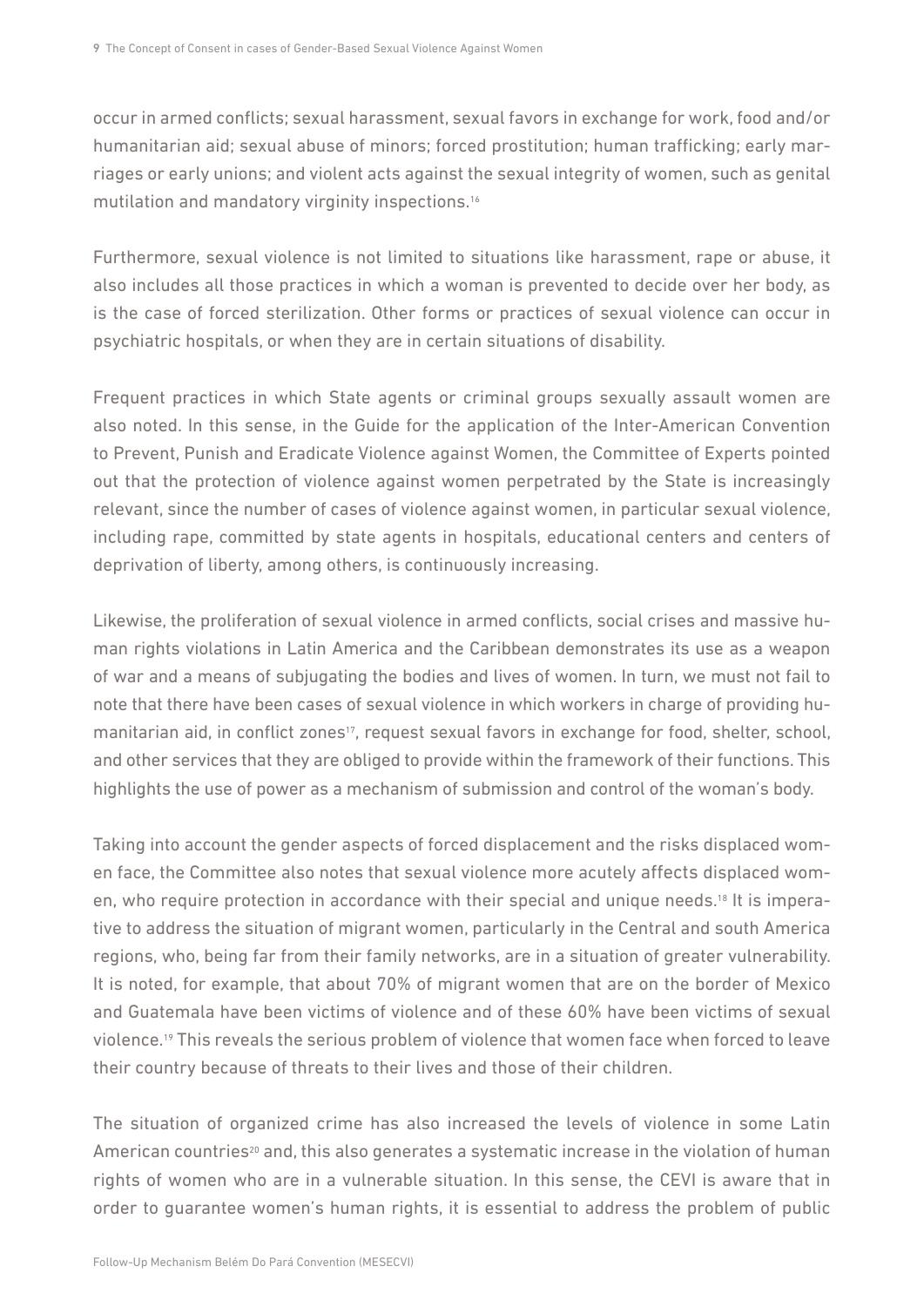security and establish protection measures which address the situation of insecurity and violence in which women are immersed.

However, not all countries adequately criminalize<sup>21</sup> all manifestations of sexual violence, that is why the CEVI has repeatedly stated the importance of the establishment of:

laws that protect the rights of women accompanied by public policies to eradicate violence, taking into account the reality of the diversity of women in the region and the persistence of sociocultural patterns that enthrone the perspective of hegemonic power through historically accepted discriminatory practices and behaviors.<sup>22</sup>

The Committee of Experts of the MESECVI has indicated that as part of its obligations regarding due diligence to prevent, punish and eradicate violence against women, States should be committed to developing and effectively applying a framework of legal norms and policies to fully protect and promote the human rights of women. As a first step, States must criminalize, in their domestic law, all manifestations of violence against women, including sexual violence in the conjugal context and other forms of domestic violence.<sup>23</sup>

The CEVI pointed out in the Second Hemispheric Report that there is a great disparity in the legislation in the States Parties, which prevents women from having full access to effective protection. Thus, for example, the CEVI found that in the matter of rape some:

States include provisions to prevent or punish this crime, they still regulate it with some limitations. For example, some States criminalize rape within marriage but restrict rape to oral, anal, or vaginal access. In other cases, it is rape but not sexual violence or other sexual abuse within marriage. Some States sanction such violation when it occurs within marriage without including de facto unions; or the criminalization of this violation when it occurs in separation or divorce proceedings and not in cases of existing marriages or de facto unions.<sup>24</sup>

International instruments establish a frame of reference in this regard. *The Convention of Belém do Pará* refers in its first article the following:

For the purposes of this Convention, violence against women should be understood as any action or conduct, based on gender, that causes death, damage or physical, sexual or psychological suffering to women, both in the public and private spheres.<sup>25</sup>

For its part, the Declaration on the elimination of violence against women of the UN General Assembly indicates that violence against women includes physical, sexual and psychological violence that occurs in the family, in the community in general or that is perpetrated or tolerated by the State (Art. 2):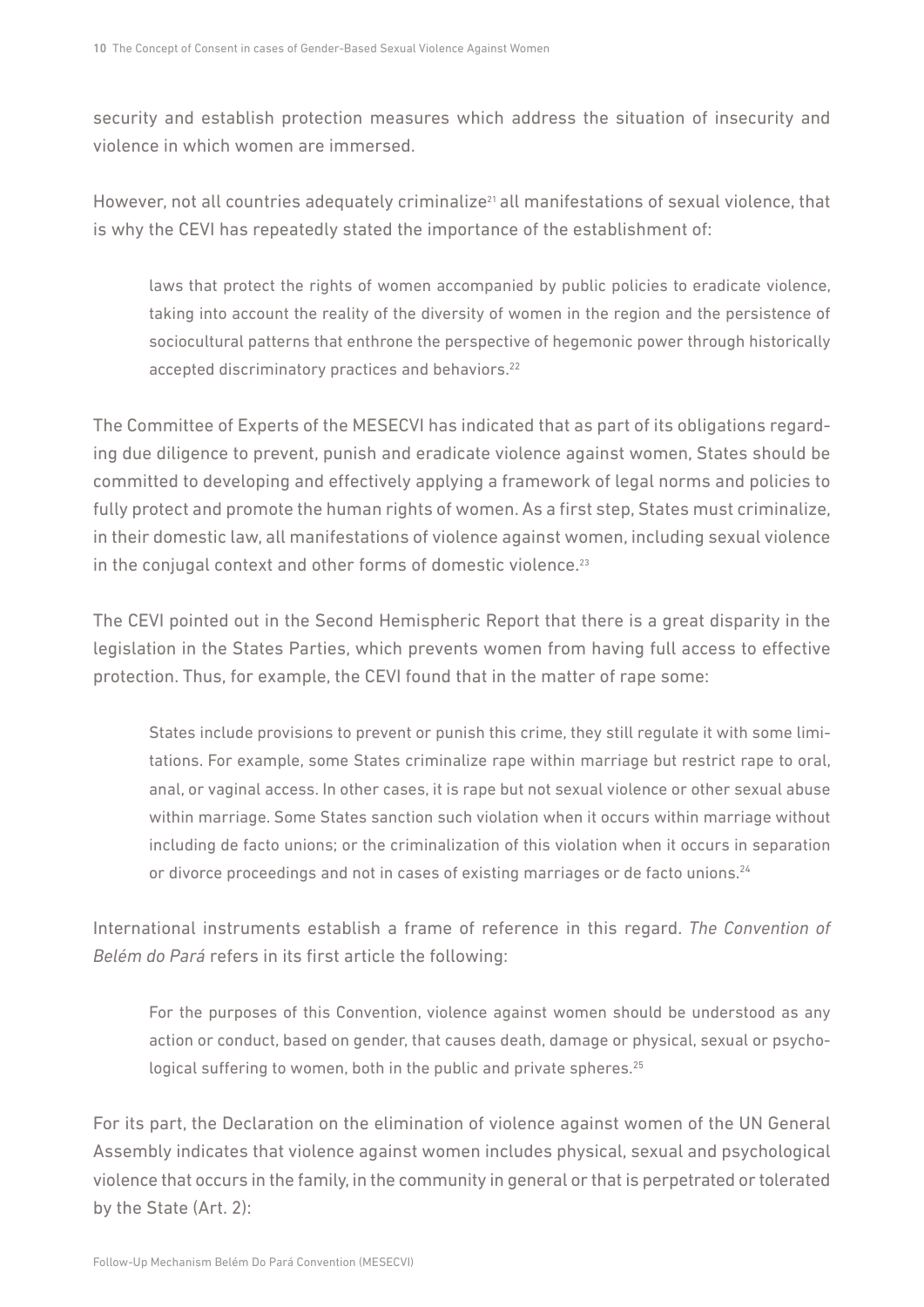[...] Any act of violence based on belonging to the female sex that has or may result in physical, sexual or psychological harm or suffering for the woman, as well as threats of such acts, coercion or arbitrary deprivation of the freedom, whether they occur in public life or in private life.<sup>26</sup>

International jurisprudence establishes that sexual violence is not an isolated phenomenon but is related to inequality between men and women; has to do with the domination of man through the use of the body and is the result of structural gender violence and sociocultural patterns that discriminate against women.

In the regard, the Inter-American Court of Human Rights has considered that sexual violence is configured with actions committed against a person without their consent. In particular, it has established that rape constitutes a paradigmatic form of violence against women whose consequences transcend the person of the victim.27 For these reasons, it is important to understand the elements of the sexual violence, identify them, and establish public policies and legislative actions to promote, respect, protect and guarantee the human rights of women.

Thus, from the point of view of the Law, there is a wide interpretive range regarding sexual violence. However, one of the most complete interpretations is found in the jurisprudence issued by the Inter-American Court of Human Rights in the cases *Penal Castro and Castro*28*, Rosendo Cantú et al., and Inés Fernández Ortega et al.*29, in which it is determined, as already mentioned, that sexual violence is made up of the actions of a sexual nature committed against a person without their consent and may involve physical invasion of the human body acts that do not necessarily include penetration or physical contact.

 Some national laws of the countries of Latin America and the Caribbean contemplate as crimes of a sexual nature, in addition to rape and statutory rape, assault and sexual harassment, incest, pornography, the promotion of tourism for the purpose of sexual exploitation, pimping, abduction and obscene displays.

However, in the area of prosecution and administration of justice, the man is usually protected for himself and his "honor", more than the freedom of decision of the woman herself (hence, for example, many criminal codes in the world still do not have legislation that addresses the crime of marital rape or sexual harassment). For that, the CEVI in the Second Report urges States to criminalize sexual violence and rape "within marriage or union of fact and review the rules of criminal procedure to remove the obstacles that could prevent women from obtaining justice in such cases."30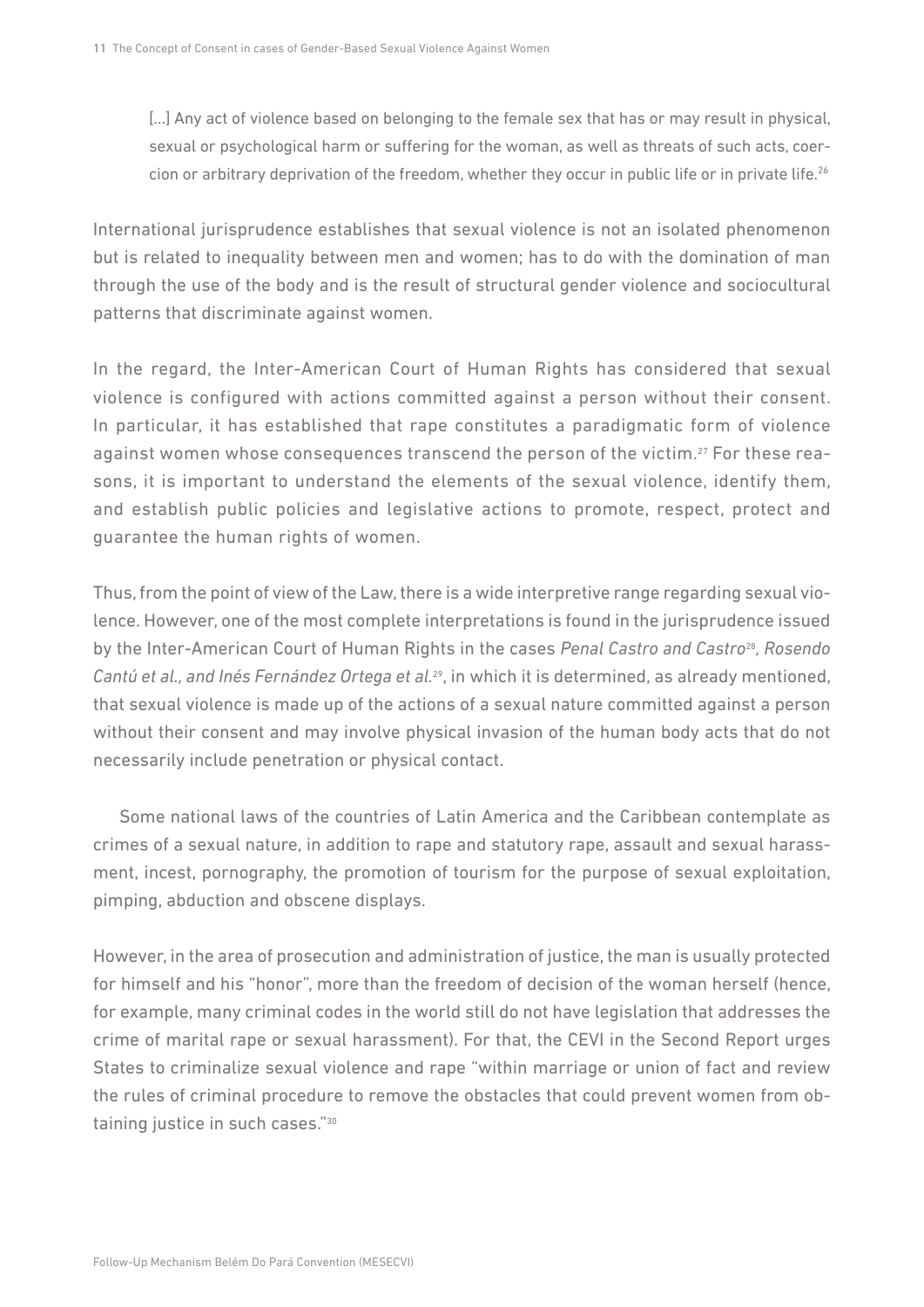#### <span id="page-11-0"></span>**C. Effects on victims**

 The traumatic events of sexual violence have a decisive impact on the psyche of the victims and are capable of producing a feeling of loss in their belief in themselves and in their own identity; in the safety of the world; and, in trust towards others. In addition to this, serious problems are generated in the consolidation of personal identity, family life, work or school activity, and the ability to thrive in social environments.

Also "at the time of trauma, the victim is defenseless against an overwhelming force."31 In the face of trauma, different responses are produced, which "mobilize the person to carry out an action, fight or flight."32 However, when the person realizes that any form of resistance is useless, they can reach a point of abandonment where they escape from the situation "not by an action in the real world, but by altering their state of consciousness."33 This results in a sense of dullness, which in turn causes a kind of paralysis.

Regarding the effects on victims of sexual violence, the Inter-American Court has indicated that this is a highly traumatic experience that can have severe consequences and cause great physical and psychological damage, leaving the victim "physically and/or emotionally humiliated"; situation difficult to overcome even by the passage of time.

Women victims of rape experience severe psychological and social damage and consequences. Thus, in general terms, rape, like torture, has the effect of, among others, intimidating, degrading, humiliating, punishing or controlling the person who subjected to that experience.<sup>34</sup> Therefore, in many ways, sexual violence, constitutes torture.

The International Criminal Tribunal for Rwanda has held that:

[...] Like torture, rape is used for purposes such as threat, degradation, humiliation, discrimination, punishment, control or destruction of a person. Like torture, rape is a violation of personal dignity and rape, in effect, constitutes torture when it is committed by a public official or other person in an official position or when it is instigated or given consent by someone else.<sup>35</sup>

On the other hand, the Inter-American Court established that rape also constitutes a violation of the right to privacy, contemplated in Article 11 of the American Convention on Human Rights. In this way, it violates essential values and aspects of private life, supposes an interference in sexual life and nullifies the right of the victim to freely make decisions regarding who to have sexual relations with, completely losing control over their more personal and intimate decisions on basic bodily functions.<sup>36</sup> Therefore, it is common to find withdrawal and silence in victims of sexual violence.

This type of experience damages the psycho-emotional development of the victim. In this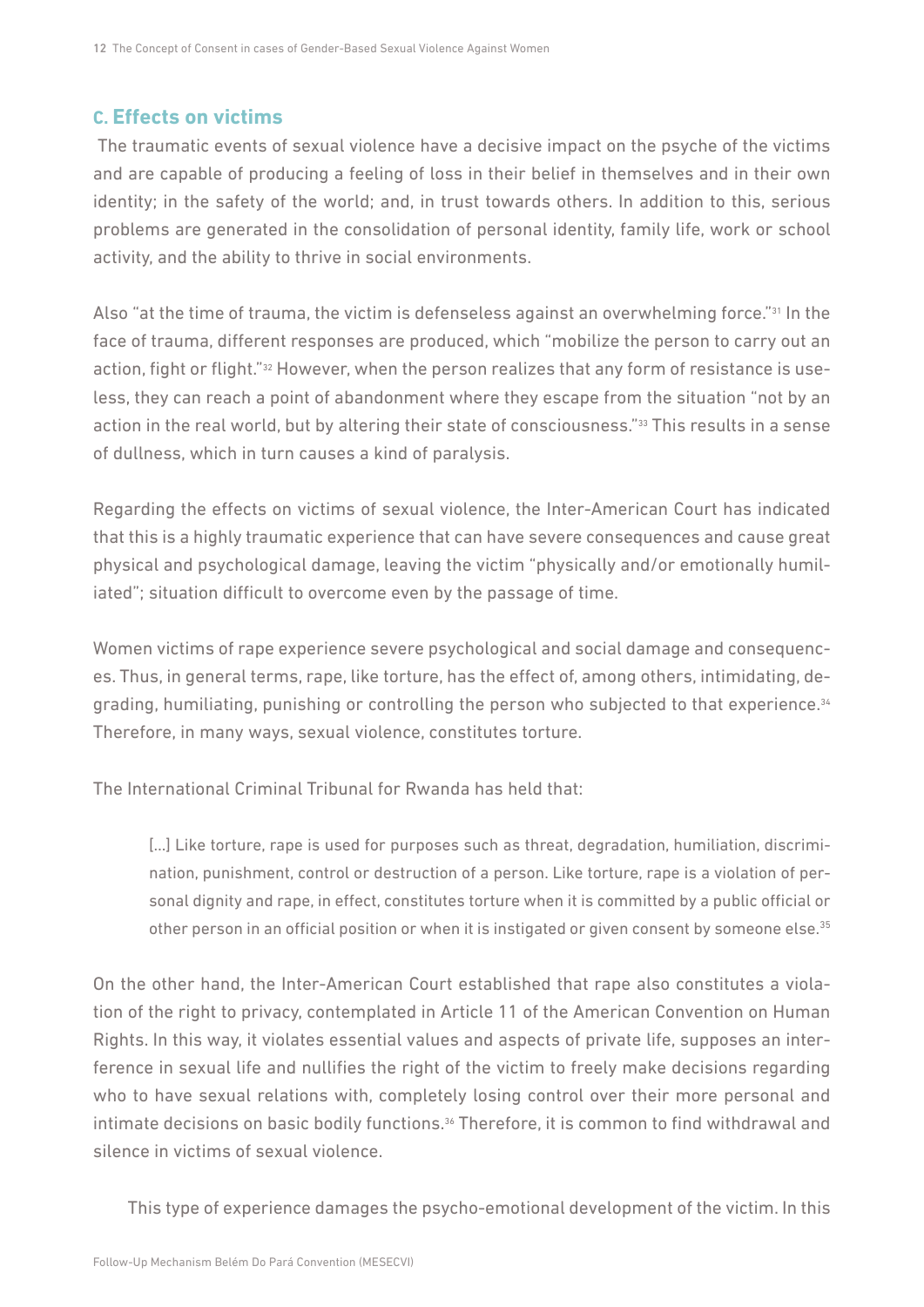<span id="page-12-0"></span>regard, the CEVI has established that some of the serious consequences are psychological effects, such as lack of volitional autonomy, fear, anguish, depression, post-traumatic stress, anxiety and an increased risk of suicide. The CEVI emphasized the importance of:

Incorporating professional personnel, in the fields of medical legal care and in the processing of judicial cases, dedicated to the care of victims, whatever the level of the severity of their offense, that address violations of women's rights.<sup>37</sup>

The Manual for professional assistance personnel put out by the Pan American Health and the World Health Organizations together identify twelve major changes suffered by the victim that can occur approximately from the first day and up to three months later: denial of what has happened; changes in belief systems; changes in "control belief"; changes in the "just world belief"; negative feelings; breakdown of everyday life; loss of self-esteem; desires for self-destruction and psychophysiological effects such as alterations in eating, loss of appetite, alterations in sleep processes, insomnia and nightmares, among many others.38

In addition to the psychological effects, there are also various physical effects that can generate serious health consequences, since they can range from an unwanted pregnancy to the acquisition of a sexually transmitted disease. Thus, according to the WHO, in the short term, women can present mild or serious injuries; in case of rape, there can be vaginal bleeding or pelvic pain may appear, which would indicate some internal injury.

Another consequence is the acquisition of sexually transmitted diseases, among which of significance are, *inter alia,* the acquired immunodeficiency syndrome (HIV), human papilloma, syphilis and hepatitis B.<sup>39</sup>

For these reasons, States have the obligation to grant enhanced protection in access to certain rights, such as reproductive health, since, due to the sexual violence experienced, they are in a situation of special vulnerability.

#### **D. Conceptualization of the figure of consent in cases of sexual violence in the international framework**

The concept of consent in cases of sexual violence constitutes, as mentioned, a legal concept that makes it possible to discern between a criminal act carried out against a person's sexual freedom and the performance of a consensual act.

From the point of view of criminal theory, Claus Roxin, warns that when reference is made to consent, "the legal right that would have justified force from the customary legal point of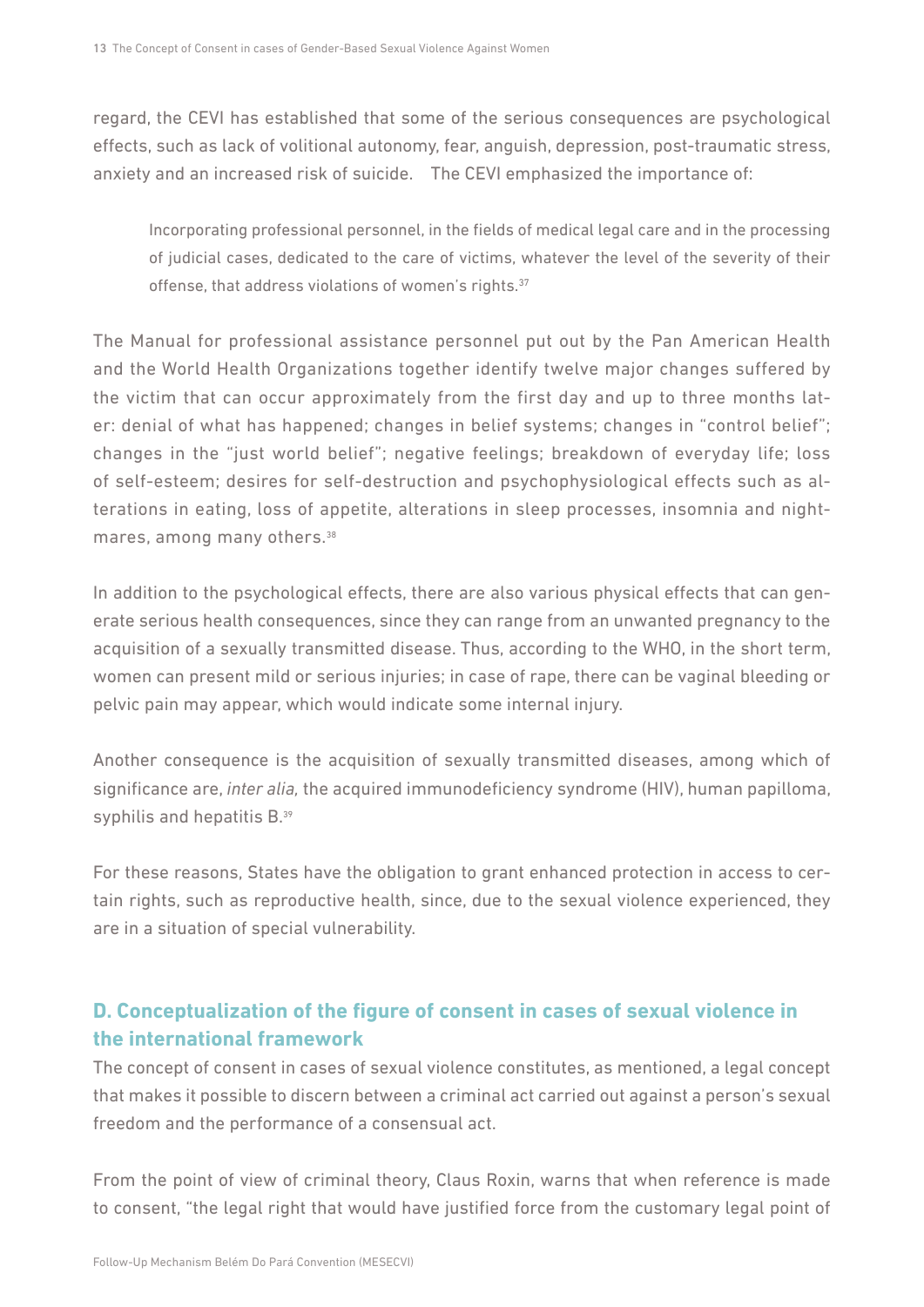view is renounced as a consequence of the right of individual self-determination or on the legal-constitutional basis of freedom of action."40

In recent years, the concept of consent has been used as an exoneration from criminal liability to avoid investigations related to crimes committed against women, adolescents and girls for gender reasons, which has allowed, together with other circumstances, a high range of impunity for crimes against sexual freedom in the Americas and the Caribbean. This is because the legal conceptualization of the concept in Criminal Codes, is conceived from a vision where violence is only conceived through the exercise of force and physical violence, which generates a limited vision of what free choice of the exercise of a sexual act represents. Thus, the lack of a conceptualization of situations such as psychological violence or intimidation makes it difficult to investigate violations because, as such, the concept of lack of consent is not fully understood.

For this reason, the CEVI recommends that the criteria that have been developed from criminal dogmatic and international jurisprudence, which make it possible to determine the absence of consent in a sexual act, be included in the Penal Codes<sup>41</sup> including:

**Use of or threat to use force.** The use of force or the threat of force is the most obvious circumstance in which sexual autonomy is not exercised: it is a "clear indication of non-consent".

**Coercion or fear of violence or of the consequences**. Sexual coercion is any type of pressure that is exerted on someone to oblige them to perform a sexual act against their will. This includes fear, intimidation, detention, psychological oppression and abuse of power.

The fear of violence or its consequences refers to the impact that the situation of violence generates in the life of the victim. Being under an imminent state of submission, the victim modifies her behavior and agrees to certain acts or situations for fear of the consequences that derive from not accepting. In the case of a violent relationship with a partner, for example, the victim will try to contain the partner and agree to threats or requests with the expectation that a violent episode will not be generated.

Thus, victims submit to sexual acts, with flawed consent or without consent, for fear of the consequences or that the perpetrator will engage in coercive behaviors and more violence if they do not agree.

**Intimidation** is usually interpreted as conduct or circumstance that represents a threat to the life or safety of the victim or a third party. Intimidation can include extortion and can be direct or indirect.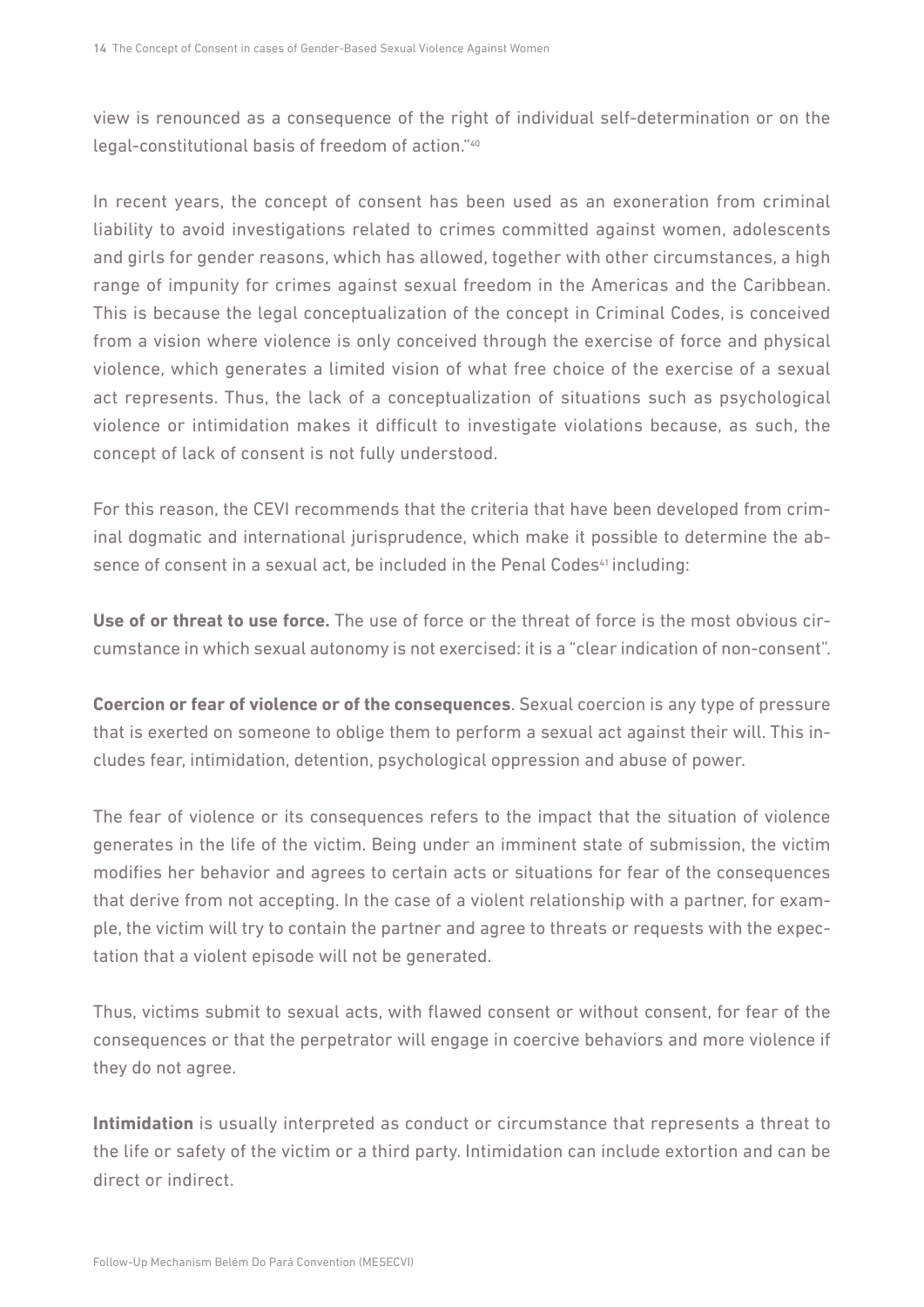**Arrest and/or deprivation of liberty**. This refers to any act of sexual violence that is carried out in the context of a detention perpetrated by security elements or any other authority.

**Psychological oppression** occurs when, for example, there is a relationship between the victim or the perpetrator and there are emotional or psychological ties between both parties (teachers, students, doctors, patients, religious leaders and believers, family members and children, among others), which generate an abuse in relation to the victim's psychological state.

**Abuse of power** occurs in situations of compulsion, arrest, or psychological oppression, but fundamentally it relates to the influence that one person can generate on another when they are in a position of power.

**Inability to understand sexual violence**. In cases of rape or other sexual crimes the victim often does not understand the act that is being carried out or is incapable to freely and voluntarily give consent.

It is precisely for this reason that UN Women highlights the importance of defining consent as a voluntary and unequivocal agreement to sexual contact of both parties to the contact, free from any kind of coercion.42 Thus, for example, according to the UN report *Rape as a serious and systematic violation of human rights and gender-based violence against women*, the lack of consent is the central element to be able to differentiate between a situation of violation or an act of freedom. States Parties, therefore, have an obligation to clearly conceptualize and analyze the concept of consent in relevant legislation.

However, it is noted that many criminal laws do not adjust their definition of rape and sexual violence based on sexual consent, which creates a problem in the conceptualization of all crimes related to this type of violence.43

In this regard, it is worth mentioning the case of Paola del Rosario Guzmán Albarracín who, as a teenager, was impregnated by the vice-rector of her school.<sup>44</sup> The defendant's defense alleged the existence of a consensual relationship between Paola and the perpetrator. However, due to the victim's age and the unequal power relationship of dominant administrator/ subordinate student in the educational setting in which the incident was framed, a defect in consent was noticed and the act clearly translated into a sexual crime that ended with the loss of life of the victim.

Faced with this situation, although the vice-rector was accused of harassment, rape and incitement to suicide, the criminal investigation was not carried out diligently. Despite the fact that preventive detention was issued for the accused, it was never enforced. Furthermore,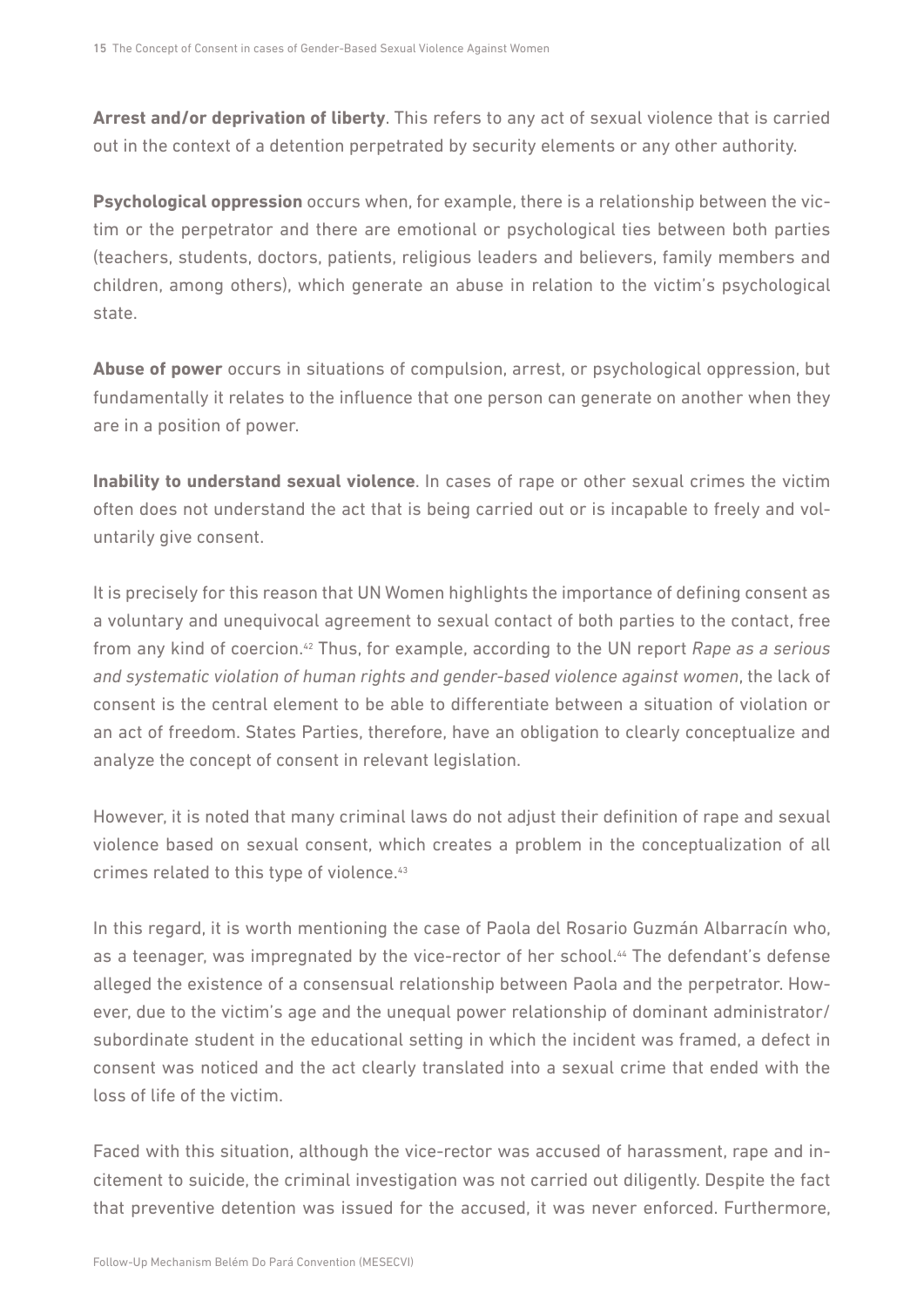the process was suspended since he failed to appear for court hearings, and, in fact, never showed up at any time. The State also did not take the necessary actions to bring him to justice, therefore the crime prescribed. Additionally, the case was fraught with gender stereotypes that operated to "support" the version of the aggressor without analyzing the defect in consent and circumstantial evidence. This led the Inter-American Court to establish that: "harmful gender stereotypes, Tending to blame the victim, [considering her 'provocative'] facilitated the exercise of power and the use of the relationship of trust, to naturalize acts that were undue and contrary to the rights of the adolescent."45 Additionally, the Court pointed out that these stereotypes influenced the judicial processes because they did not apply the gender perspective, as provided for by the Convention of Belém do Pará.<sup>46</sup>

Thus, during the development of the case, and before the statute of limitations, the Supreme Court of Ecuador reclassified the crime from rape to statutory rape because it was considered that the relationship between the vice-rector and the adolescent was consensual. This situation reveals ways in which legal interpretations of consent can be totally misguided and erroneous and, therefore, the imminent need to establish a regulation that addresses consent in the context of unequal power relations that involve domination and submission based on age and position. In this instance, the relationship began when Paola was 14 years old and was established under a situation of domination, where, due to both age and power relationship, there was no possibility that she could consent. In the case, the submission alluded to a rape given the unequivocable fact in which there was no possibility of consent.

The Court concluded that "Paola del Rosario Guzmán Albarracín was subjected, for a period of more than one year, to a situation that included harassment, abuse and carnal access by the vice-rector of her school, which led to the exercise of serious acts of sexual violence against her in the educational institutional environment. The foregoing took place by taking advantage of a power relationship by the state official and a situation of vulnerability in which the victim was, which impaired Paola's right, as an adolescent woman, to live a life free of violence as well as to claim her right to education in an environment free of sexual harassment and violence."47

Taking into consideration the amicus curiae presented by the CEVI in the reference case and taking as a basis what is established by the International Criminal Court, it is recommended that in order to establish the lack of consent, various elements are included in the legislation, investigation rules and in judicial interpretation, such as the following:

 a) Consent may not be inferred from any word or conduct of the victim when force, threat of force, coercion or taking advantage of a coercive environment have diminished their ability to give voluntary and free consent.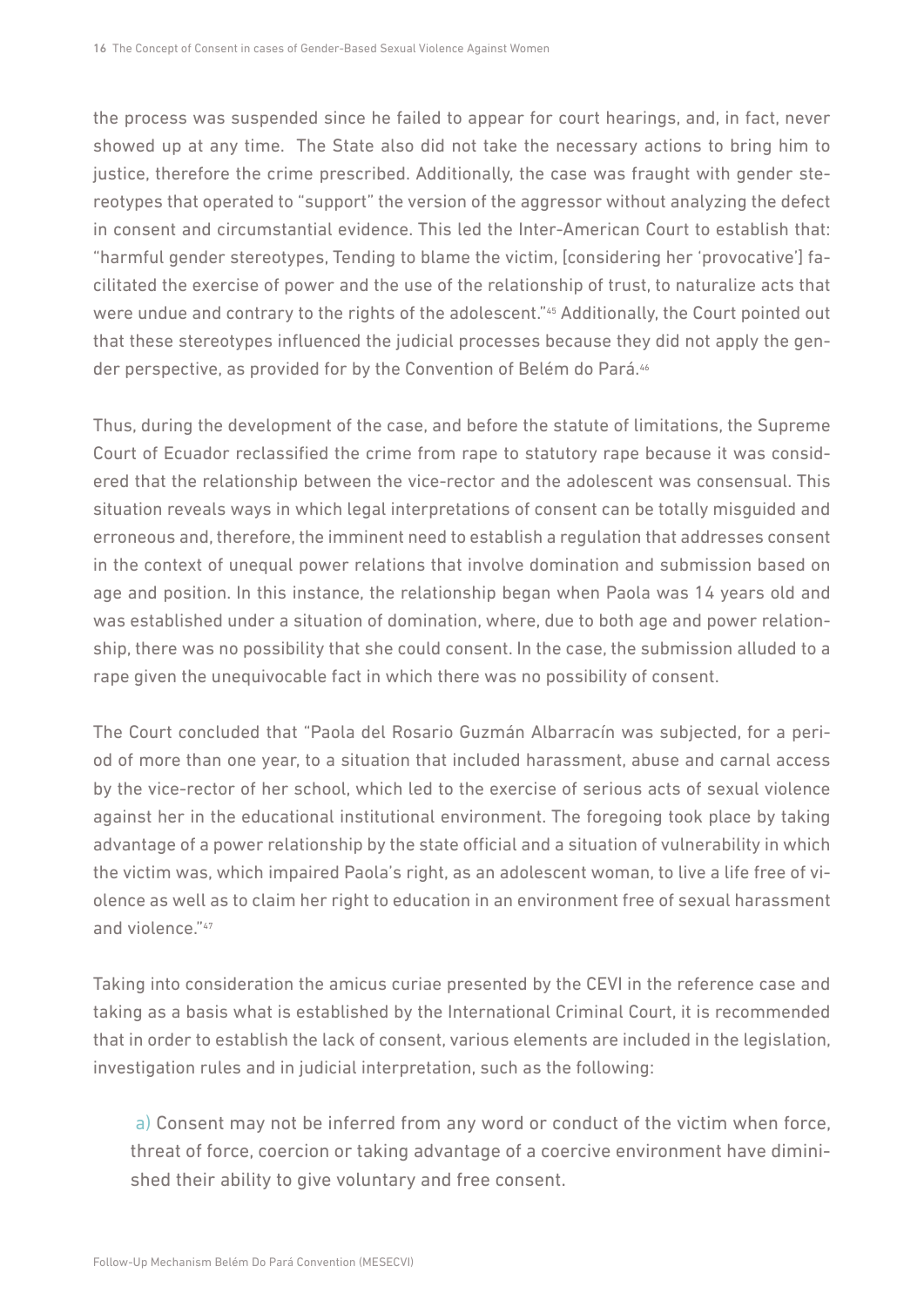b) Consent may not be inferred from any word or conduct of the victim when she is unable to give free consent.

 c) Consent cannot be inferred from silence or the victim's lack of resistance to sexual violence.

 d) Consent may not be inferred when there is a power relationship that forces the victim to act out of fear of the consequences thereof, taking advantage of an environment of coercion.

In this regard, the Appeals chamber of the International Criminal Tribunal for the former Yugoslavia has interpreted 'consent' in the following way:

[T]hen, the lack of consent does not have to be proven by the Prosecutor as an element of the type […]. [The existence of] circumstances that may cause that consent cannot be expressed may be sufficient to presume the absence of consent.<sup>48</sup>

For its part, in the Kunarac judgment it was considered that "all the jurisdictions examined by the Trial Chamber require an element of force, coercion, threat or act without the consent of the victim."49

Given this, the CEVI considers that once any type of coercive circumstance is found, it is no longer necessary to establish overt consent because the circumstance undoubtedly eliminated the possibility of consent. Accordingly, international bodies have reiterated that sexual violence occurs when a person is subjected to an act that they do not freely want.<sup>50</sup>

The Appeals Chamber of the International Criminal Tribunal for the Former Yugoslavia made two important clarifications, when it expressly ruled out that the absence of resistance on the part of the victim would automatically imply that she had consented to the sexual relationship. In this sense, the court held that:

[A]lthough the use or threat of force is evident proof of the absence of consent on the part of the victim, the use or threat of force is not a defining element of the crime of rape, since the concurrence of other factors can make sexual penetration a non-consensual or non-voluntary act on the part of the victim.<sup>51</sup>

The court supplemented its own definition through a resolution, basing the *actus reus* of the crime not on «compulsion, force, or threat of the use of force», but on the absence of consent: "in which said penetration occurs without the consent of the victim. The victim must give her consent for these purposes to be carried out voluntarily, as a result of his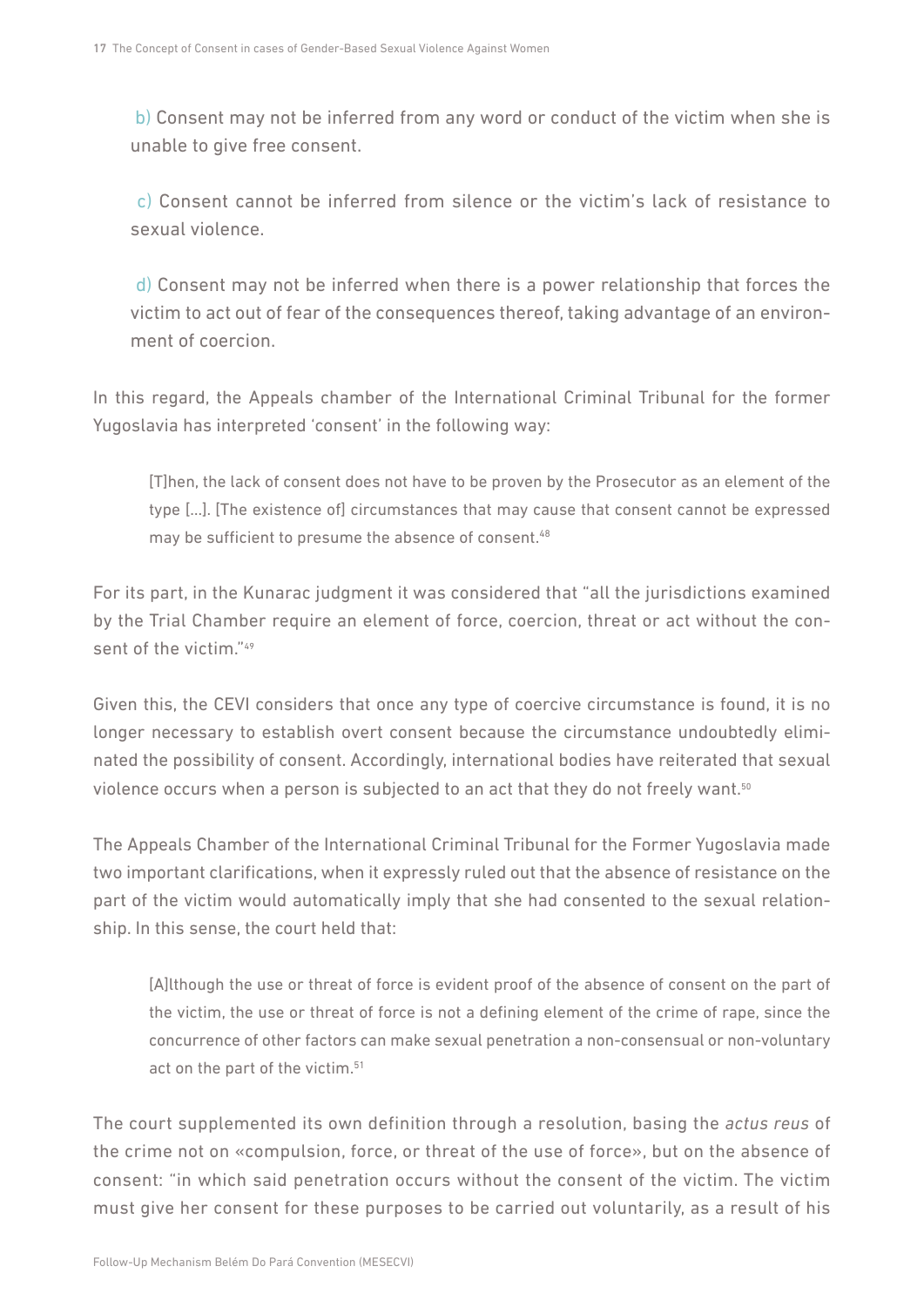will, and this consent must be evaluated within the context of the circumstances surrounding the act."<sup>52</sup>

Thus, taking up the *amicus curiae* presented by this Committee in the *Guzmán Albarracín et al.* case, it is clear that the conceptualization of consent is more complex, than can be addressed at a cursory glance. In this case, the asymmetry of age and the situation of an unequal power relationship where there is subordination, as well as the lack of sexual and reproductive education, among other factors, constitute central elements that contribute to gender-based violence and a state of submission that does not allow for free decision and, therefore, must be understood as disregarding the essential element of 'consent'.

The CEVI has warned that, within the framework of the conceptualization of consent in crimes against sexual freedom, girls and adolescents are especially vulnerable in Latin America and the Caribbean.<sup>53</sup> In this way, the CEVI emphasizes that the existence of physical evidence is not necessary to affirm an act of sexual violence, since, as happened in the case of Paola Guzmán, when situations of power and domination are encountered, accentuated by factors such as the difference of age or a coercive context, the lack of consent is clearly evident.

In this way, in the case of Paola Guzmán, where the mutual relationship was alleged, it is noted that it is not possible to establish that there was consent simply because the victim was not in a position of equality with her perpetrator. Therefore, during a criminal investigation into sexual violence, physical evidence should not be necessary to prove the case. The crime may exist without any sign of physical violence being found. For this reason, the European Court of Human Rights has stated that when physical evidence is used as a mechanism to indicate the existence of a sexual violation, it opens the possibility of leaving acts of violence unpunished and endangering the victim.54

159. [I]t is important to emphasize that in jurisprudence and legal theory, it is the lack of consent, not force, that is considered the element that constitutes the crime of rape.

163. In international criminal law, it has recently been recognized that force does not constitute an element of rape and that taking advantage of coercive circumstances to carry out a sexual act can also be penalized. The International Criminal Court for the former Yugoslavia found that in international criminal law, any sexual penetration without the consent of the victim constitutes the crime [...].<sup>55</sup>

The Inter-American Court of Human Rights in various resolutions has also sought to conceptualize the situation of consent.56 Thus, in the case J. v. Peru, the Court established that the circumstances of the act make it feasible to determine the existence or not of consent. That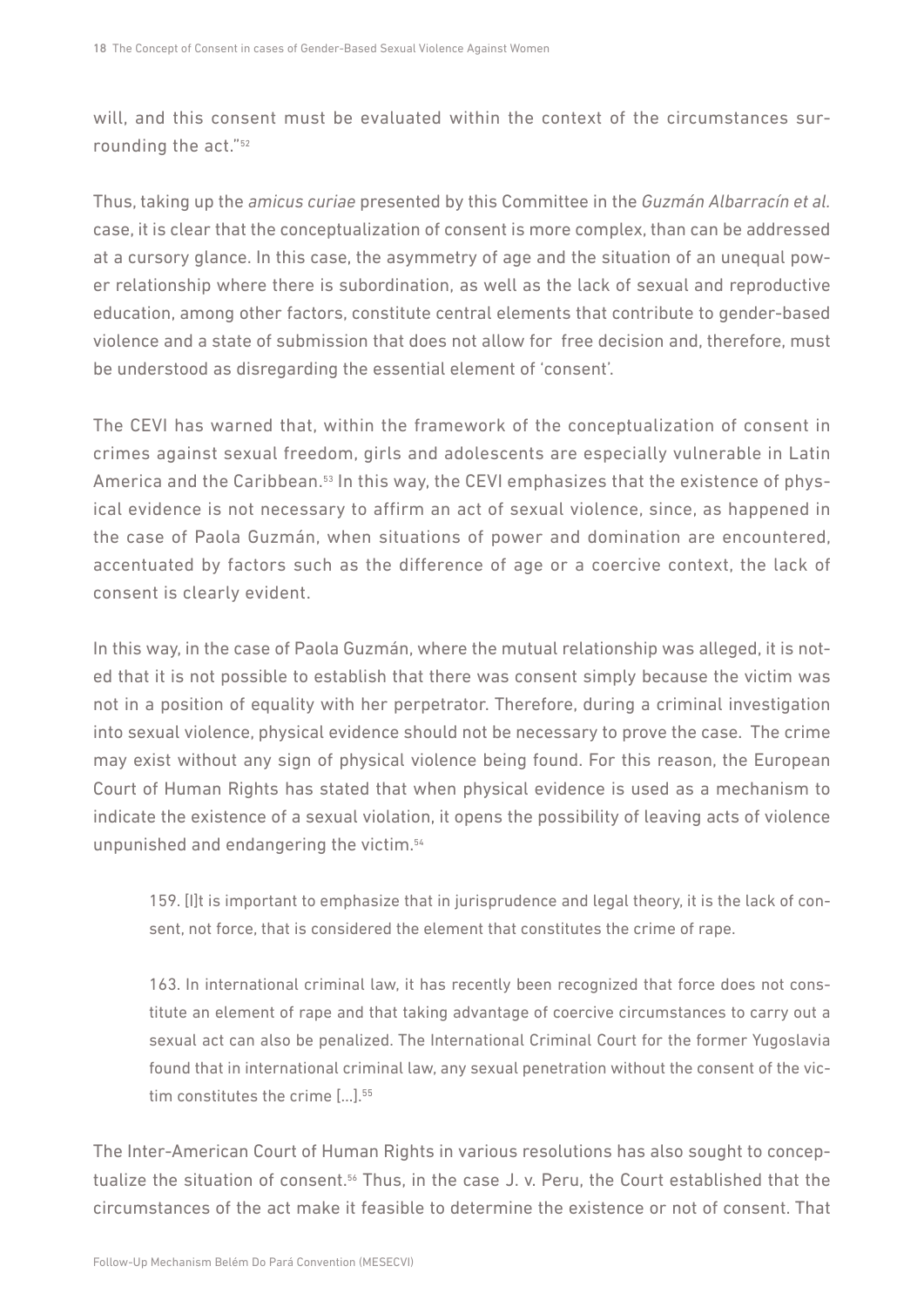is why the victim's statements and the context in which the sexual assaults occurred must be taken into account.

In the document, Elements of Crime, complementary to the Rome Statute, it is stated that one of the characteristics of forced prostitution is:

That the perpetrator has caused one or more persons to carry out one or more acts of a sexual nature by force, or through the threat of force or through coercion, such as that caused by fear of violence, intimidation, arrest, psychological oppression or abuse of power against that person(s) or another person, or taking advantage of a coercive environment or the inability of that person(s) to give their free consent.57

The Inter-American Court, therefore, has stated that no reference can be made to the consent of the victim to have sexual relations when the perpetrator, in any way, represents an authority figure. This is because an inequality of power is generated that is aggravated by the age difference between the victim and the perpetrator.58 Although what appears to be consent, by the victim, may be established, it is not valid precisely because of the inequalities of power in the relationship that results in submission by the victim.

The Inter-American Court has indicated that, in cases of sexual violence, once the facts are known, the State must provide immediate and professional assistance, both medical and psychological and/or psychiatric, by a professional specifically trained in the care of victims of this type of crime and with a gender and childhood perspective. Regarding the physical examination, the Court held that the authorities should avoid, as far as is possible, that victims are subjected to more than one physical evaluation, since this could be experienced as re-victimization. The medical examination in these cases must be carried out by a professional with extensive knowledge and experience in cases of sexual violence against girls, boys, and adolescents, who will seek to minimize and avoid causing additional trauma or revictimizing them. It is recommended that the victim, or, if applicable, their legal representative, be able to choose the sex of the professional and that the examination be carried out by a health professional specialized in gynecology, with specific training to perform forensic medical examinations in cases of abuse and rape. Likewise, the medical examination must be carried out after the informed consent of the victim or their legal representative, according to their degree of maturity, in an appropriate place, and their right to intimacy and privacy must be respected, allowing the presence of a companion, trusted by the victim.59

The Court has also established that it is a human right to receive education regarding the reproductive health, right to autonomy and informed consent as part of their human rights.<sup>60</sup>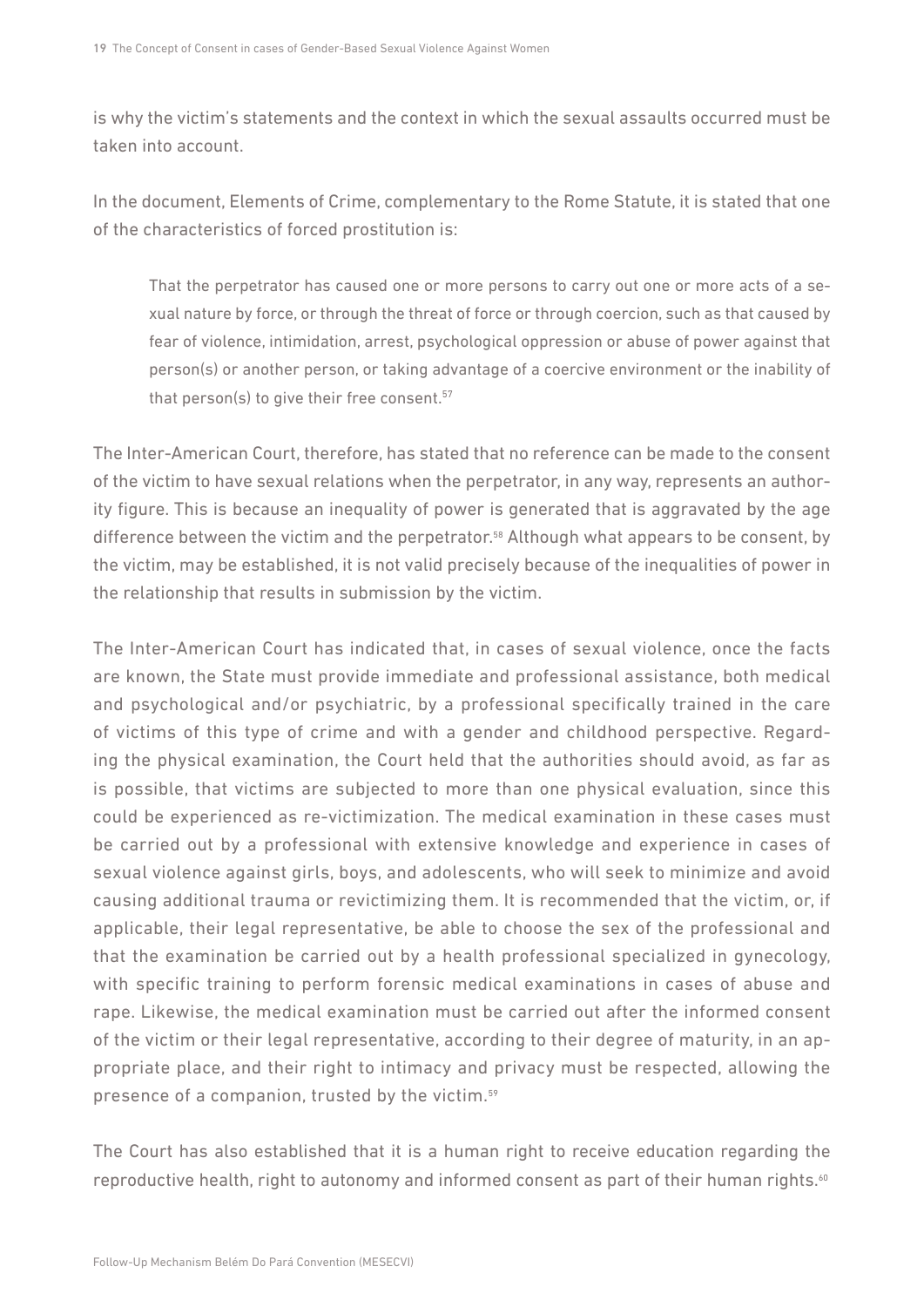<span id="page-19-0"></span>With regard to girls and adolescents, the CEVI, in the Hemispheric Report on sexual violence and child pregnancy, has indicated that sexual abuse of girls under 14 years of age constitutes a serious crime. Every pregnancy in a girl under 14 years of age, therefore, must be considered as non-consensual and a product of sexual violence, except in cases where consensual sexual relations occur between peers.

The absence of public policies aimed at consistently addressing the right for girls to exercise their sexual and reproductive rights free from violence has resulted in a high rate of maternal mortality; as well as serious consequences in the lives of women and girls who did not have access to health or education services aimed at caring for them freely and informing them about their sexual and reproductive rights.

#### **E. Accreditation of sexual violence**

Cases of sexual violence usually occur in contexts in which a relationship of power and subordination is established between victims and perpetrators. The central element to such criminal acts is related to the control of and dominance over the victim. In addition, since they are situations of a sexual nature, they are usually perpetrated in conditions of isolation, which makes it difficult to obtain credible evidence.

This is precisely why, as mentioned above, one of the central elements that must be insisted on is the establishment of an investigation that provides for and analyzes the victim's testimony, the context in which the events occurred and the existence or not of consent, including the existence of coercive circumstances as in unequal power relations.

It is common for the victim's testimony in cases of sexual violence to be minimized or questioned. When the authorities are not sensitized, often they draw on established gender stereotypes that detract from the victim's story and instead blame her for the sexual violence she has experienced. Hence, it is essential to have trained and sensitized people who start from the veracity of the victim's testimony for the initiation and development of the investigations and the trial of these cases, with the understanding that the testimony, by itself, is the central test of criminal intent.

In this regard, the Inter-American Court has indicated that in investigations related to sexual violence against women there are many prejudices that violate the human rights of victims. Hence, various criteria have been identified that allow for the recognition of indicators of sexual violence, and, therefore the establishment of an appropriate investigation of the incident.

Thus, one of the first elements that the Court has indicated has to do with avoiding the re-victimization or re-experiencing of the traumatic event.<sup>61</sup> To achieve this, the authority must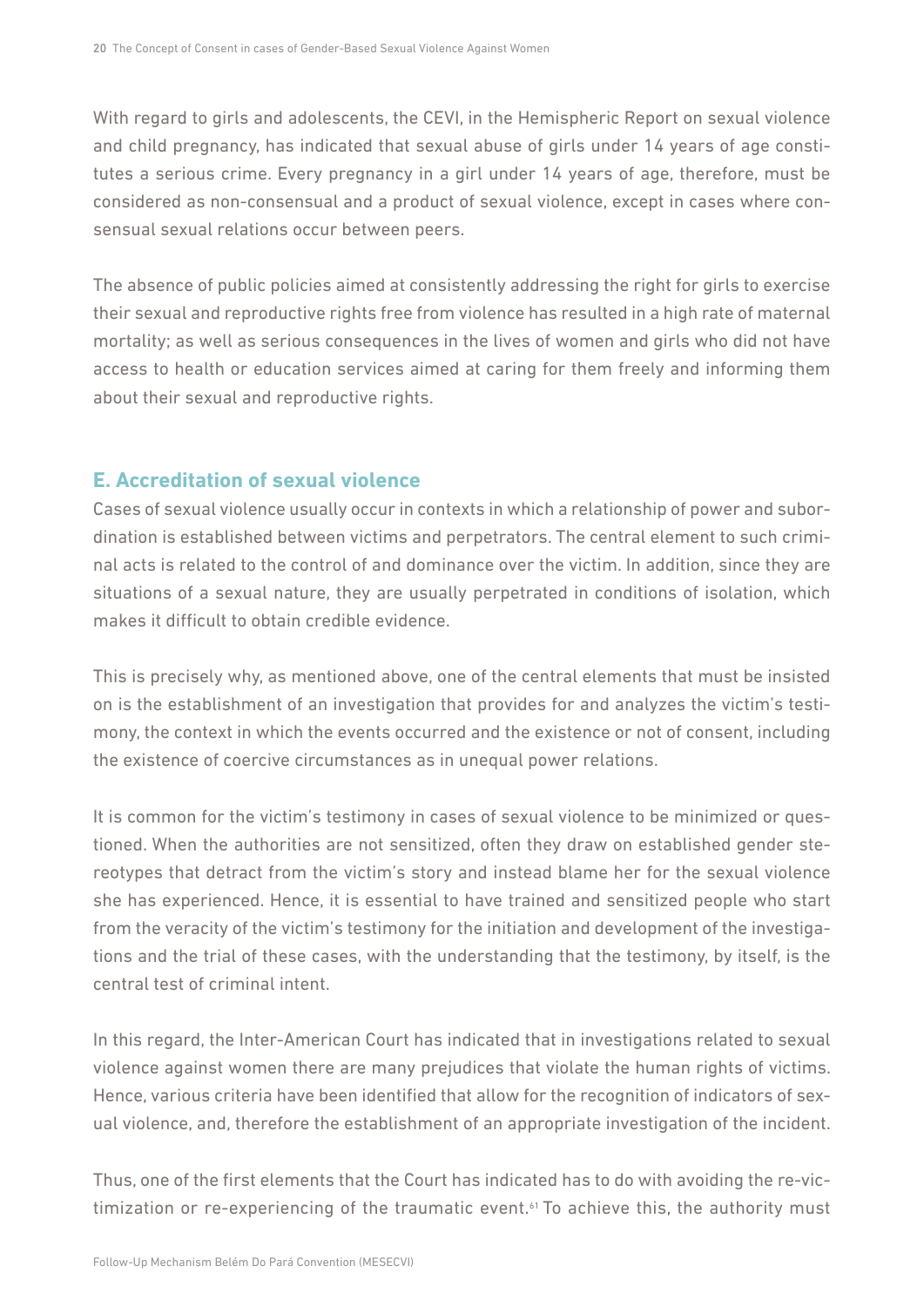attend to the victim with respect and must inform her of the actions to be taken, obtaining informed consent at all times.

The Court also establishes that a gynecological examination must be carried out by an expert as soon as possible and a report prepared within the first 72 hours of the reported event.<sup>62</sup> In addition, the CEVI states, in the Second Hemispheric Report, that "the specialized personnel should not be limited to those who interact with the victim when the complaint is being presented or those who administer justice, but should also include forensic experts who collect and analyze the evidence of violence, especially in cases of sexual violence and femicides, as well as expert psychologists who can assess and report on the mental state of the victim at all stages of the process." <sup>63</sup>

But as previously noted, the act of sexual violence is not the only essential piece of evidence, even more so when the evidence does not always reveal all the innuendos of the situation which are decisive to an accurate assessment of the incident and for determining the presence or absence of consent. As mentioned, the testimony of the victim and the context in which the events occurred must be taken into account.

The UN Human Rights Committee, therefore, states that particular attention should be paid to the expressions used by the plaintiff, because this allows addressing the situation of sexual violence<sup>64</sup>. In this sense, the first determination is to take the testimony properly, avoiding prejudices and gender stereotypes. Likewise, the Inter-American Court considers that is important to highlight that a guarantee of access to justice for women victims of sexual violence must be in the forefront of rules for the evaluation of evidence that avoids biased statements, insinuations and stereotyped allusions.<sup>65</sup>

Likewise, the Inter-American Court considers it pertinent to highlight that a guarantee for access to justice for women victims of sexual violence must to forsee rules for the evaluation of evidence that avoid statements, insinuations and stereotyped allusions.

It should also be noted that the International Criminal Court has established a series of rules focused on procedure and evidence which indicates that:

[...] The credibility, good repute or sexual availability of the victim or a witness cannot be inferred from the sexual nature of the prior or subsequent behavior of the victim or a witness.<sup>66</sup>

In accordance with the foregoing, one of the central elements in the investigation is the victim's word on which the process should focus. It is essential to proceed on the premise that it is true and seek to prove it. For this, it must be accompanied by psychological and gynecological expert opinions provided that the victim explicitly accepts the medical examination and that it is necessary for the specific case.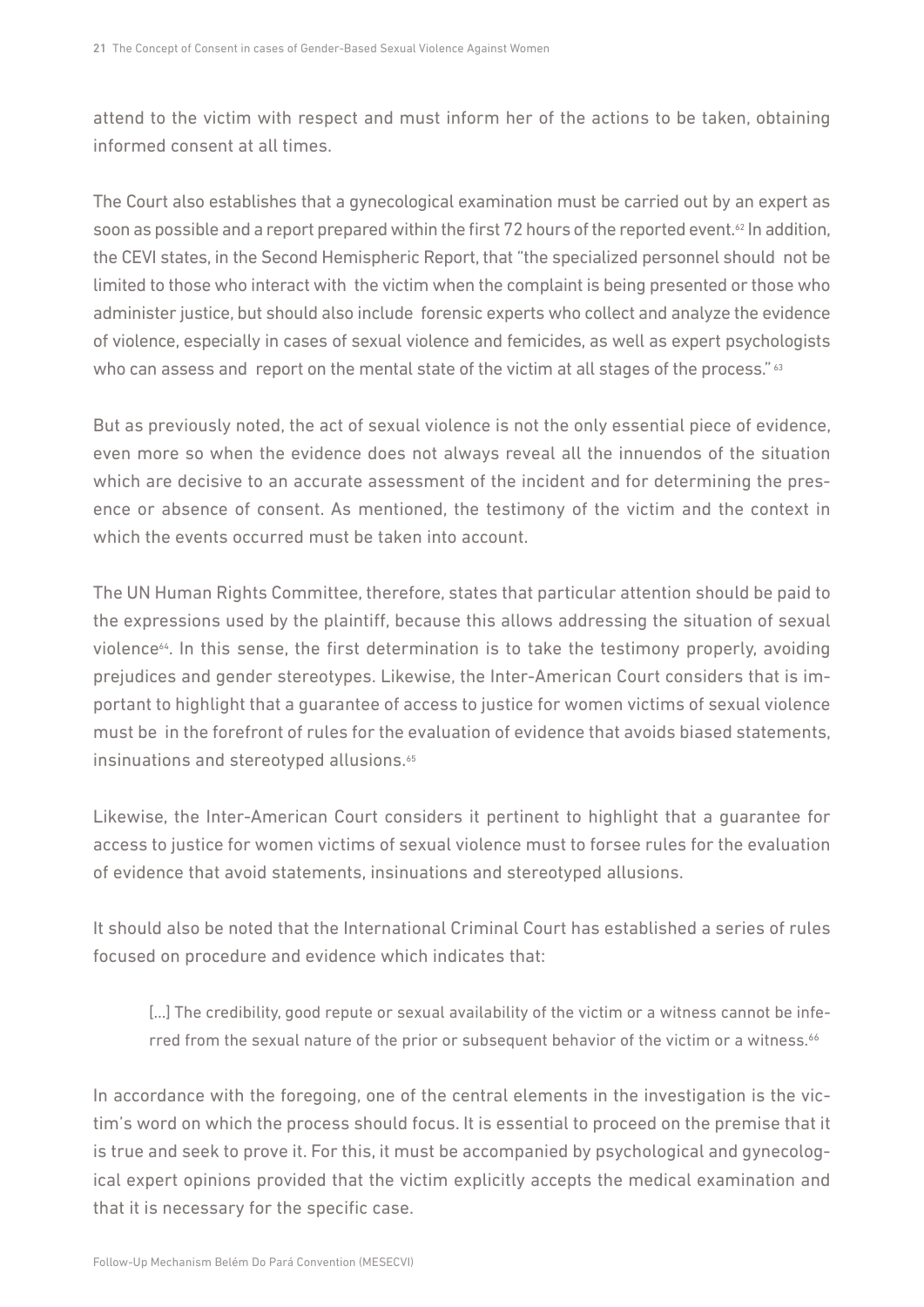It should be noted that the victim's testimony is often discredited because it can present inconsistencies, which does not mean that the information provided by is unreliable. Rather, the inconsistencies in the testimony have to do with post-traumatic stress situations and other types of affectations derived from their condition as a victim. Hence, even with such situations, the investigation must always start from the veracity of the testimony, making irrelevant the expected inconsistencies that arise as a consequence of sexual violence.

The Inter-American Court, therefore, has established that rape is a particular type of aggression that, in general, is characterized by occurring in the absence of other people beyond the victim and the aggressor or aggressors. Given the nature of this form of violence, the existence of graphic or documentary evidence cannot be expected and, therefore, the victim's statement constitutes fundamental evidence of the fact. Without prejudice to the legal classification of the facts […], the Court considers that this standard is generally applicable to sexual assaults.<sup>67</sup>

Regarding consent, it is established, that it cannot be inferred, but must always be given expressly and freely, prior to the act and that it can be reversible.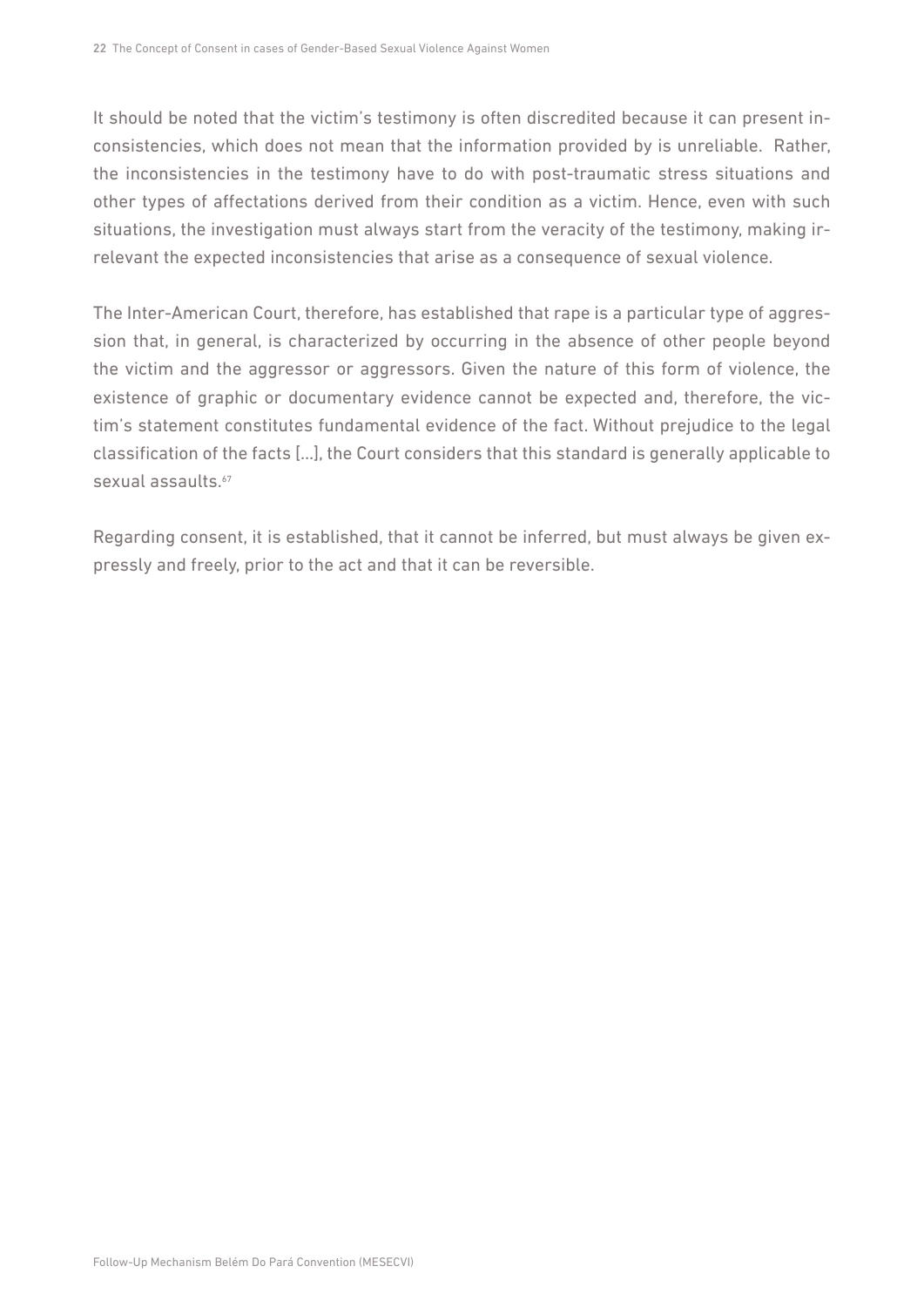# <span id="page-22-0"></span>**Conclusions and recommendations**

 As has been noted, the *Declaration on violence against girls, women and adolescents and their sexual and reproductive rights*, issued by the Experts Committee of the MESECVI, warns that sexual violence constitutes all "actions of a sexual nature that are committed on a person without their consent, which in addition to understanding the physical invasion of the human body, may include acts that do not involve penetration or even any physical contact."<sup>68</sup>

Sexual violence constitutes a form of violence that seriously affects women, not only because it is an attack on the rights to integrity, life, sexual freedom and the free development of the personality, but also because such acts are strictly linked to unequal power relationships. These types of acts are based on the principle of transforming victims into an object of use and pleasure for others; Perpetrators strip victims of any possibility of decision and build a relationship of submission that hurts the integrity of the person.

Precisely for these reasons, sexual violence is considered as all those acts that violate people and that is why it is essential to respect and protect women's freedom of choice. In this sense, the CEVI recognizes that there are still many stereotypes and prejudices that subject women to sexual and institutional violence when they are victims of it.

The patriarchal system that supports and justifies violence is perpetuated in the justice systems and other State structures such as health services, which continue to blame victims for the situation of violence experienced and discourage complaints of sexual violence.

In this sense, the CEVI calls on States to develop public policies and legislative actions that allow building egalitarian societies. One of these policies should be aimed at taking into account the elements to expressly regulate consent and the lack of attention to it in the Criminal Codes, taking into account power relations, coercion and other contexts that eliminate consent:

**• Intimidation** is usually interpreted as conduct or circumstance that represents a threat to the life or safety of the victim or a third party. Intimidation can include extortion and can be direct or indirect.

**• Arrest and/or deprivation of liberty**. This refers to any act of sexual violence that is carried out in the context of a detention perpetrated by security elements or any other authority.

**• Psychological oppression** occurs when, for example, there is a relationship between the victim or the perpetrator and there are emotional or psychological ties between both parties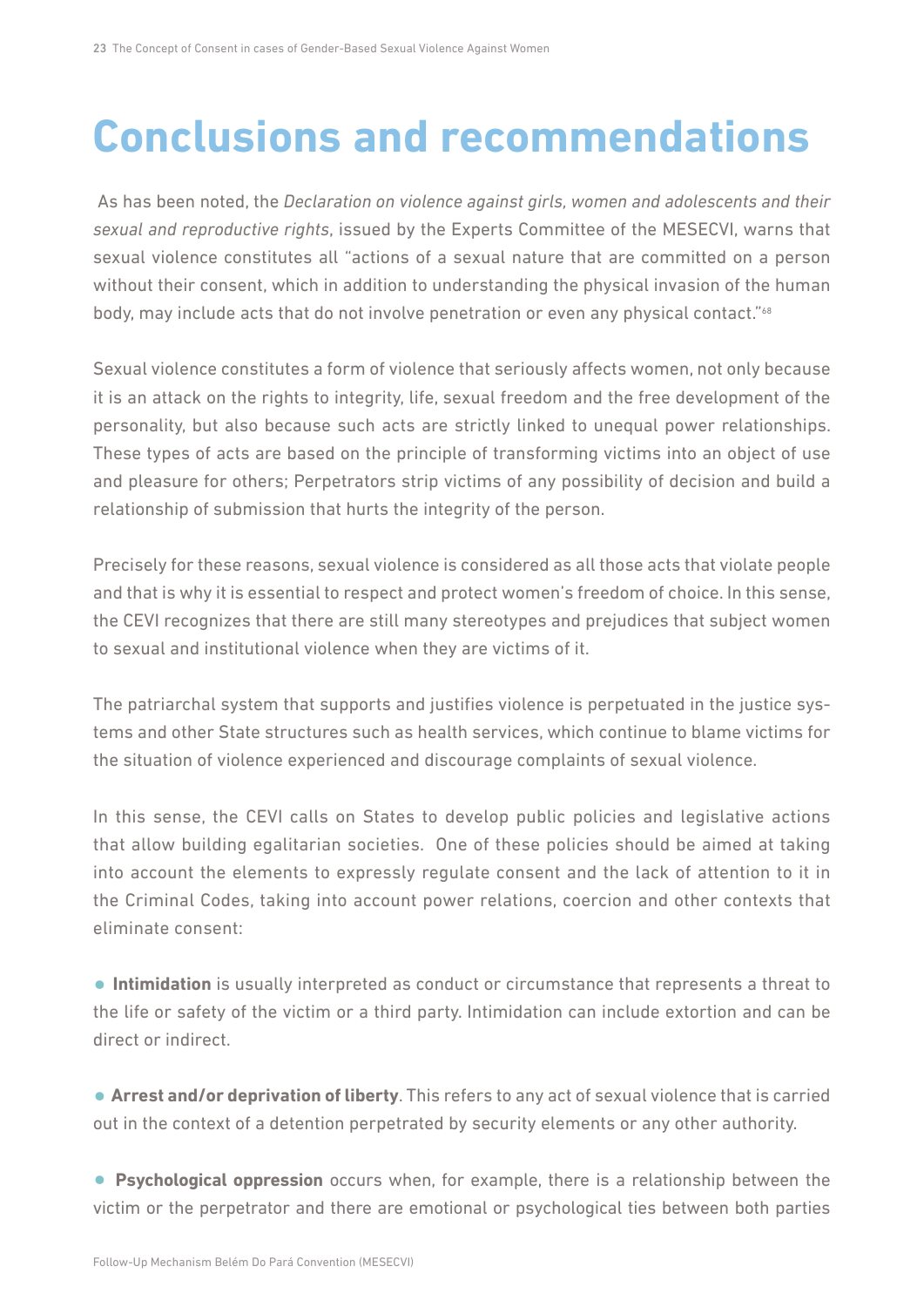(teachers, students, doctors, patients, religious leaders and believers, family members and children, among others), which generate an abuse in relation to the victim's psychological state.

**• Abuse of power** occurs in situations of compulsion, arrest, or psychological oppression, but fundamentally it relates to the influence that one person can generate on another when they are in a position of power.

**• Inability to understand sexual violence**. In cases of rape or other sexual crimes the victim often does not understand the act that is being carried out or is incapable to freely and voluntarily give consent.

Likewise, the concept of consent must be regulated and interpreted as one of the fundamental elements for evaluating evidence in the framework of crimes against sexual freedom, taking into account the standards and reflections established in this recommendation.

This goes hand in hand with the generation of policies that guarantee these criteria to be applied, in practice, under the standard of the best interests of women, adolescents and girls, with a view to closing the paths that allow two categories of human beings: men, with all the privileges of protection under the law, and women, adolescents and girls who, due to gender stereotypes and a patriarchal vision, do not have this protection. Women and girls, therefore, are perceived as being responsible for the aberrant sexual assaults they suffer throughout their lives.

It is highly relevant that this broad concept of consent be included in educational curricula on matters of sexual and reproductive health and rights at all levels of education systems. In this sense, in addition to the foregoing, it is recommended that States Parties:

a) Generate legislative and procedural changes and jurisprudential development so that, in the terms of this recommendation, the definition of consent for crimes of sexual violence is introduced and take into account, at the very least, that:

1) Consent may not be inferred from any word or conduct of the victim when force, threat of force, coercion or taking advantage of a coercive environment have diminished their ability to give voluntary and free consent.

2) Consent may not be inferred from any word or conduct of the victim when she is unable to give free consent.

3) Consent may not be inferred from silence or from the victim's lack of resistance to sexual violence.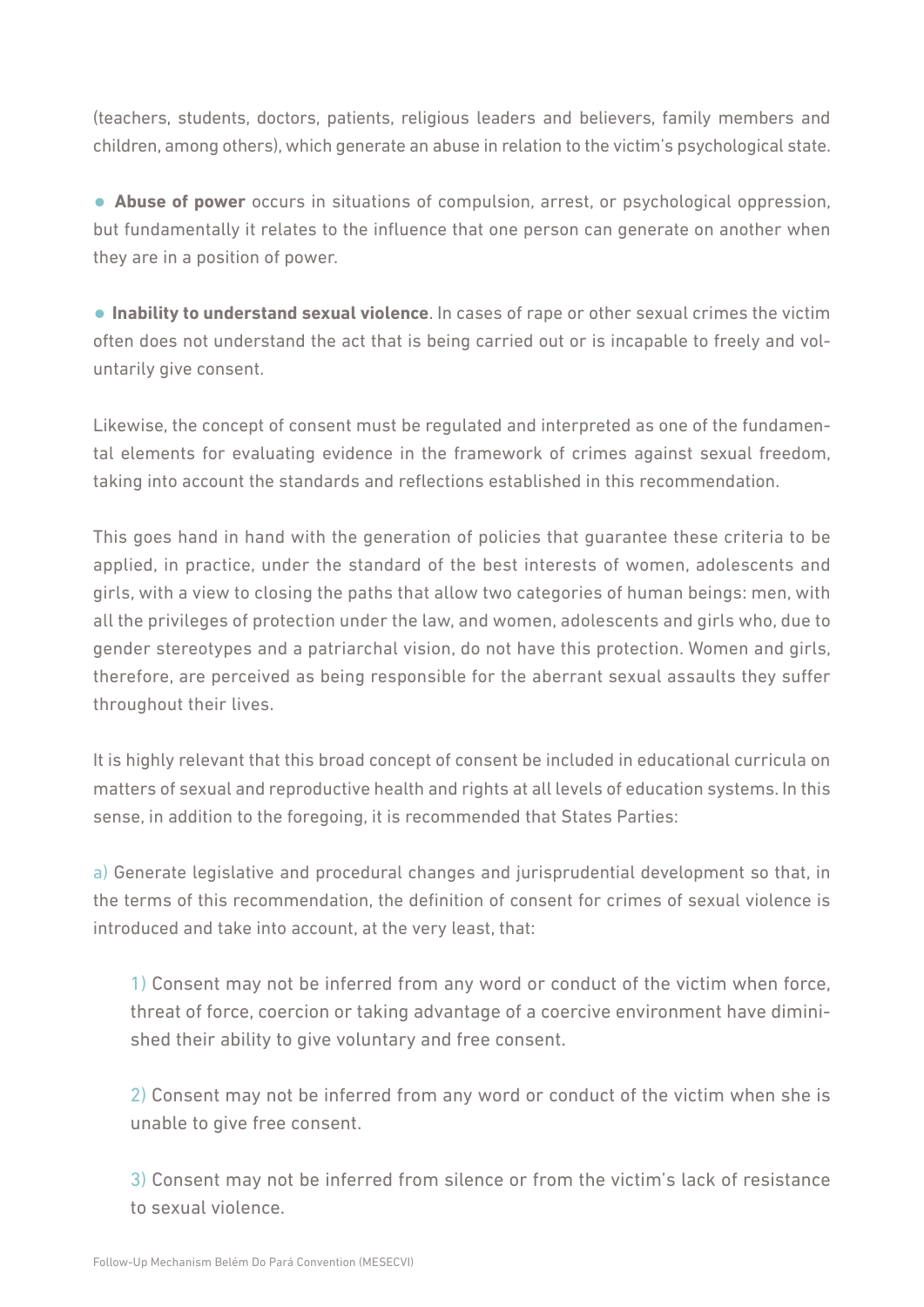4) Consent cannot be inferred when there is a power relationship due to undue influence.

In all cases, it has to be acknowledged that the consent is reversible.

b) Generate or adapt the protocols for the investigation of sexual crimes so that, in addition to the rules established in this recommendation, the investigations are based on the principle of credibility of the first testimony of the alleged victims of sexual violence and, in the evaluation of the evidence, the lack of consent or what is assumed to be consent is analyzed, in the terms of this recommendation. Likewise, that the lack of consistency in the various testimonies of victims of sexual violence is understood as a factor associated with post-traumatic stress and not as reliable evidence of the victim's lack of credibility.

c) Train and sensitize justice operators to avoid gender stereotypes associated with these cases, in which elements have traditionally been used to conclude that the victim's lack of resistance is proof of consent of the sexual act or give relevance to the alleged previous sexual behavior of the victim, their way of dressing or any other stereotyped element, attribute to an assumed consent to the abuse or rape.

d) Ensure that in the investigation or prosecution of cases of sexual violence a context analysis is carried out that explores the unequal power relations between men and women to analyze, in all cases, the possible lack of consent or other contributory factors, such as, *inter alia,* age difference, hierarchical superiority, influence of religious or other leaders, economic need, etc., as well as the use of force or the threat of using it, compulsion, fear of violence or consequences, intimidation, detention, psychological oppression, abuse of power or disability or age of the victim, in the terms of this recommendation.

e) Provide tools to the entire population and especially to girls, adolescents and women to be able to identify and, based on this, report events or risks that could constitute a risk to sexual violence.

f) Establish all the necessary measures to provide age appropriate, comprehensive education on sexual and reproductive rights including the importance of consent in sexual relationships.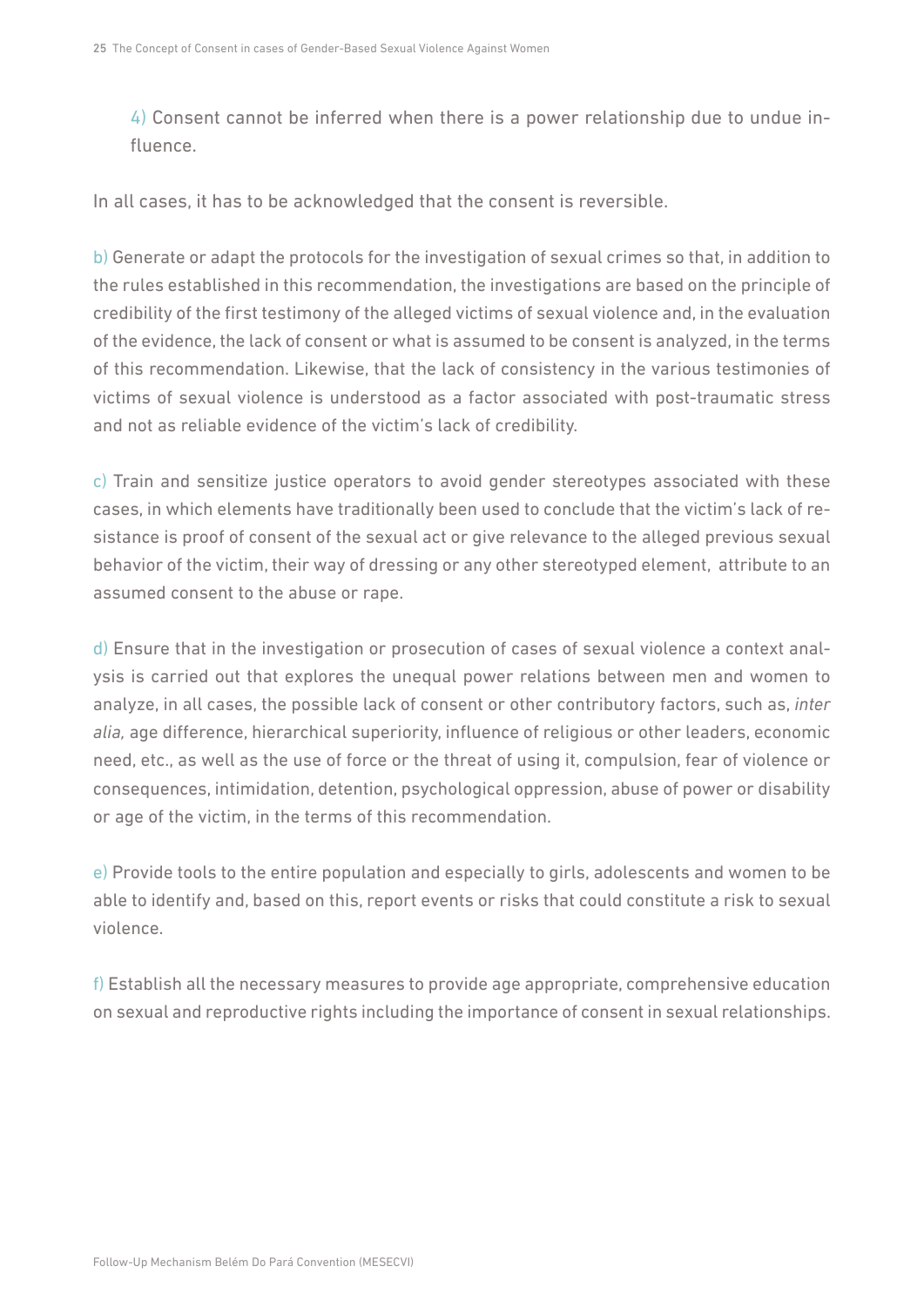## <span id="page-25-0"></span>**Endnotes**

1 OAS/MESECVI. Second follow-up report on the implementation of the Recommendations of the MESECVI Committee of Experts. OAS, April 2015. Found at: [https://www.oas.org/en/mesecvi/docs/MESECVI-SegundoIn](https://www.oas.org/en/mesecvi/docs/MESECVI-SegundoInformeSeguimiento-EN.pdf)[formeSeguimiento-EN.pdf.](https://www.oas.org/en/mesecvi/docs/MESECVI-SegundoInformeSeguimiento-EN.pdf)

2 Recommendations of the Committee of Experts (Cevi) of the Follow-up Mechanism of the Implementation of the Inter-American Convention to Prevent, Punish and Eradicate Violence against Women, Convention of Belém do Pará (Mesecvi) to the States Parties. Found at: [https://www.oas.org/es/mesecvi/docs/Round2-Fol](https://www.oas.org/es/mesecvi/docs/Round2-FollowUp-ShadowReport-Mexico-CATWLAC.pdf?_x_tr_sl=auto&_x_tr_tl=en&_x_tr_hl=en)[lowUp-ShadowReport-Mexico-CATWLAC.pdf?\\_x\\_tr\\_sl=auto&\\_x\\_tr\\_tl=en&\\_x\\_tr\\_hl=en](https://www.oas.org/es/mesecvi/docs/Round2-FollowUp-ShadowReport-Mexico-CATWLAC.pdf?_x_tr_sl=auto&_x_tr_tl=en&_x_tr_hl=en)

3 Third Hemispheric Report on the Implementation of the Convention of Belém do Pará. OAS. 2017. Found at: <http://www.oas.org/en/mesecvi/docs/tercerinformehemisferico-es.pdf>

4 Follow-up mechanism of the Convention of Belem do Pará. Second follow-up report on the implementation of the Recommendations of the MESECVI Committee of Experts. OAS, April 2015. Found at: [http://www.](http://www.oas.org/es/mesecvi/docs/MESECVI-SegundoInformeSeguimiento-ES.pdf) [oas.org/es/mesecvi/docs/MESECVI-SegundoInformeSeguimiento-ES.pdf](http://www.oas.org/es/mesecvi/docs/MESECVI-SegundoInformeSeguimiento-ES.pdf)

5 OAS / Ser.L / II.7.10 General Recommendation No.2 of the MESECVI Committee of Experts on Missing Women and Girls in the Hemisphere, in accordance with Arts. 7b and 8 of the Convention of Belém do Pará. December 5, 2018. Found at: <https://www.oas.org/es/mesecvi/docs/MESECVI-CEVI-XV-doc.250-ES.pdf>

6 Convention of Belém do Pará, article 7, paragraph e. Available at: [https://www.oas.org/juridico/span](https://www.oas.org/juridico/spanish/tratados/a-61.html)[ish/tratados/a-61.html](https://www.oas.org/juridico/spanish/tratados/a-61.html)

7 OAS/ MESECVI Follow-up mechanism of the Convention of Belem do Pará. Second follow-up report on the implementation of the Recommendations of the MESECVI Committee of Experts. OAS, April 2015. Found at:<http://www.oas.org/es/mesecvi/docs/MESECVI-SegundoInformeSeguimiento-ES.pdf>

8 Idem

9 Ibid., P. 26

10 WHO. Estimates of the prevalence of violence against women, 2018 (2021). Found at:  [https://www.who.int/publications/i/item/9789240022256](https://translate.google.com/translate?hl=en&prev=_t&sl=auto&tl=en&u=https://www.google.com/url%3Fq%3Dhttps://www.who.int/publications/i/item/9789240022256%26sa%3DD%26source%3Deditors%26ust%3D1621973769143000%26usg%3DAOvVaw0vrpwCLP7uvVUdIaR8MQ8o)

11 UN Women. Who Region of the Americas Fact Sheet Violence against women prevalence estimates. 2018. Found at: <https://apps.who.int/iris/bitstream/handle/10665/341592/WHO-SRH-21.11-eng.pdf>

12 Follow-up mechanism of the Convention of Belem do Pará. Second follow-up report on the implementation of the Recommendations of the MESECVI Committee of Experts. OAS, April 2015. Found at: [https://www.](https://www.oas.org/en/mesecvi/docs/MESECVI-SegundoInformeSeguimiento-EN.pdf) [oas.org/en/mesecvi/docs/MESECVI-SegundoInformeSeguimiento-EN.pdf,](https://www.oas.org/en/mesecvi/docs/MESECVI-SegundoInformeSeguimiento-EN.pdf)parr. 180.

13 Committee of Experts condemns institutional violence against an 11-year-old girl victim of rape in Argentina. Found at: <https://www.oas.org/es/mesecvi/docs/CEVI-ComunicadoArgentina1-2019-ES.pdf>

14 OAS / MESECVI. Declaration on violence against girls, women and adolescents and their sexual and reproductive rights, sexual violence, citing the Inter-American Court. Case of the Miguel Castro Castro Prison v. Peru. Merits, Reparations and Costs. Judgment of 25 of November of 2006 Series C No. 160, para. 306. . Found at: <https://www.oas.org/es/mesecvi/docs/DeclaracionDerechos-ES.pdf>

15 World Report on Violence and Health, World Health Organization, Geneva, 2002, p. 149. Available at: [https://apps.who.int/iris/bitstream/handle/10665/42495/9241545615\\_eng.pdf](https://apps.who.int/iris/bitstream/handle/10665/42495/9241545615_eng.pdf)

16 *Idem*., p.21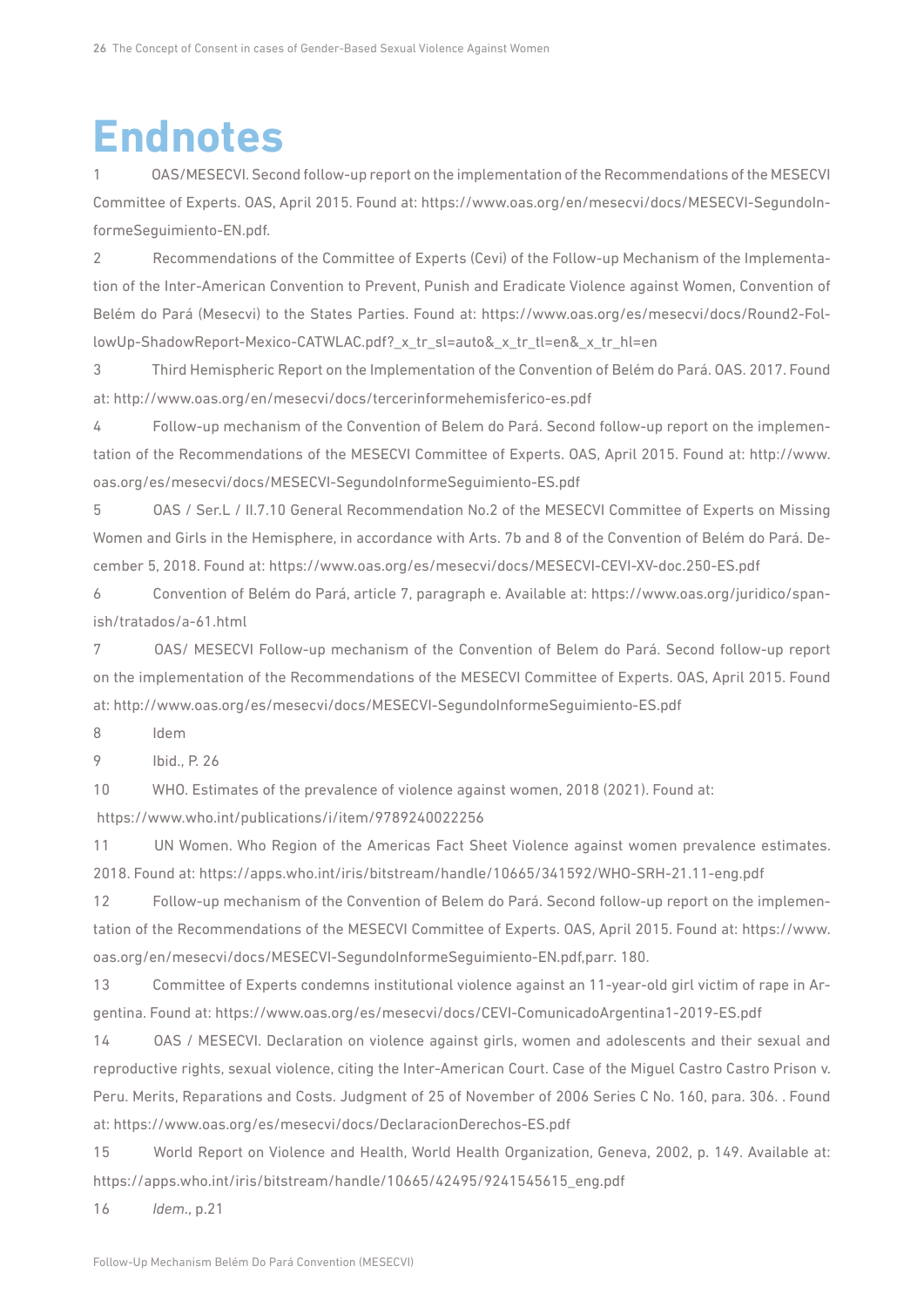17 UNFPA. Management of programs against gender violence in emergency situations, p. 50. Found at: *[https://www.unfpa.org/sites/default/files/pub-pdf/GBV%20E-Learning%20Companion%20Guide\\_SPANISH.pdf](https://www.unfpa.org/sites/default/files/pub-pdf/GBV E-Learning Companion Guide_SPANISH.pdf)*

18 OAS/MESECVI. Guide for the application of the Inter-American Convention to Prevent, Punish and Eradicate Violence against Women (Convention of Belém do Pará), 2014, p. 24. Availabe at: [https://www.oas.org/es/](https://www.oas.org/es/mesecvi/docs/Guia_Indicadores_BDP_ESP.pdf) [mesecvi/docs/Guia\\_Indicadores\\_BDP\\_ESP.pdf](https://www.oas.org/es/mesecvi/docs/Guia_Indicadores_BDP_ESP.pdf)

19 EXPANSION. Interview with García Coudurier, Laura "Director of FondoSemillas" on December 13, 2019. Available at: [https://politica.expansion.mx/mexico/2019/12/13/el-peligro-de-migrar-6-de-cada-10-mujeres](https://politica.expansion.mx/mexico/2019/12/13/el-peligro-de-migrar-6-de-cada-10-mujeres-migrantes-son-violadas-en-mexico)[migrantes-son-violadas-en-mexico](https://politica.expansion.mx/mexico/2019/12/13/el-peligro-de-migrar-6-de-cada-10-mujeres-migrantes-son-violadas-en-mexico)

20 See, Universidad del Rosario. Women and Organized Crime in Latin America: More than Victims or Perpetrators. Available: [https://www.urosario.edu.co/Periodico-NovaEtVetera/Documentos/INFORME-Mu](https://www.urosario.edu.co/Periodico-NovaEtVetera/Documentos/INFORME-Mujeres-y-crimen-organizado-en-America-Lat.pdf)[jeres-y-crimen-organizado-en-America-Lat.pdf](https://www.urosario.edu.co/Periodico-NovaEtVetera/Documentos/INFORME-Mujeres-y-crimen-organizado-en-America-Lat.pdf)

21 In this regard, the committee of experts of the MESECVI has expressed on several occasions the importance of the Harmonization of Legislation in cases of sexual violence: 1.1 The classification of the crime of sexual violence, including oral and sexual violence with objects; 1.2 The classification of rape within marriage or other marital unions; 1.3 The classification of the crime of forced prostitution according to the Rome Statute; 1.4 The classification of sexual abuse in girls and adolescents, among others. See in Peru, report on the implementation of the second round CEVI recommendations, OAS / Ser.L / II.7.10 CONVENCIÓN BELÉM DO PARÁ MESECVI / CEVI / doc.207 / 14 rev.1.corr1 Eleventh Meeting of the Committee of Experts 26 September 2014. P. 4. and El Salvador Report on the implementation of the second round CEVI recommendations. p. 3.

22 OAS/MESECVI. Follow-up mechanism of the Convention of Belem do Pará. Second follow-up report on the implementation of the Recommendations of the MESECVI Committee of Experts. OAS, April 2015. Found at: <https://www.oas.org/en/mesecvi/docs/MESECVI-SegundoInformeSeguimiento-EN.pdf>, parr. 93.

23 OAS/MESECVI. Guide for the application of the Inter-American Convention to Prevent, Punish and Eradicate Violence against Women (Convention of Belém do Pará), 2014, p. 44. Available at: [https://www.oas.org/es/](https://www.oas.org/es/mesecvi/docs/Guia_Indicadores_BDP_ESP.pdf) [mesecvi/docs/Guia\\_Indicadores\\_BDP\\_ESP.pdf](https://www.oas.org/es/mesecvi/docs/Guia_Indicadores_BDP_ESP.pdf)

<https://www.oas.org/en/mesecvi/docs/MESECVI-SegundoInformeSeguimiento-EN.pdf>, p.26.

24 OAS. Inter-American Convention to Prevent, Punish and Eradicate Violence against Women "Convention of Belém do Pará". Op. cit.

25 UN. Declaration on the Elimination of Violence Against Women, General Assembly Units of Nations as 1993. Op. cit.

26 [I/A](https://translate.googleusercontent.com/translate_f#_ftnref26) Court HR. Case of Fernández Ortega et al. V. Mexico. Preliminary Objection, Merits, Reparations and Costs. Judgment of August 30, 2010. Found at: [https://www.corteidh.or.cr/docs/casos/articulos/seriec\\_215\\_esp.pdf](https://www.corteidh.or.cr/docs/casos/articulos/seriec_215_esp.pdf)

27 [I/A C](https://translate.googleusercontent.com/translate_f#_ftnref27)ourt HR. Case of the Miguel Castro Castro Prison v. Peru. Judgment of November 25, 2006. Series CNo. 160, para. 305. . Found at: [https://www.corteidh.or.cr/docs/canes/articulos/seriec\\_160\\_esp.pdf](https://www.corteidh.or.cr/docs/canes/articulos/seriec_160_esp.pdf)

28 [I/A C](https://translate.googleusercontent.com/translate_f#_ftnref28)ourt HR. Case of Fernández Ortega et al. V. Mexico, judgment of August 30, 2010; . Found at: [https://](https://www.corteidh.or.cr/docs/canes/articulos/seriec_215_esp.pdf) [www.corteidh.or.cr/docs/canes/articulos/seriec\\_215\\_esp.pdf](https://www.corteidh.or.cr/docs/canes/articulos/seriec_215_esp.pdf) and Case of Rosendo Cantú et al. v. Mexico, judgment of August 31, 2010. . Found at: https://www.corteidh.or.cr /docs/ases/articulos/seriec\_216\_esp.pdf

29 OAS/MESECVI. Follow-up mechanism of the Convention of Belem do Pará. Second follow-up report on the implementation of the Recommendations of the MESECVI Committee of Experts. OAS, April 2015 . Op. Cit. Parr. 68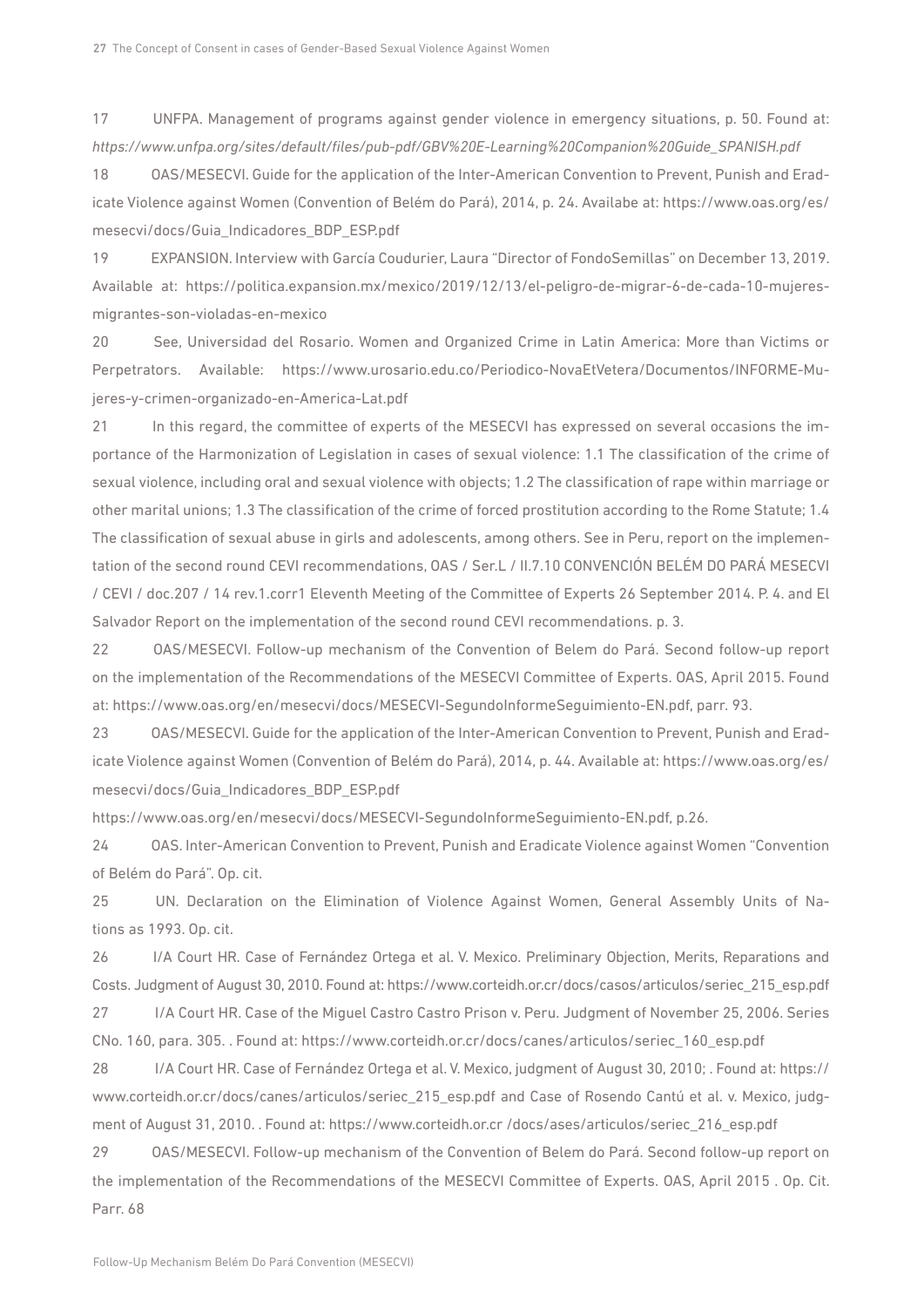30 Herman Judith, *Trauma y Recuperación: cómo superar las consecuencias de la violencia* (Trauma and Recovery: How to overcome the consequences of violence), Espasa, Spain Pozuelo de Alarcón (Madrid), 2004, p.63.

31 Idem. p.65.

32 Idem, p.77.

33 Case of Rosendo Cantú et al. V. Mexico, judgment of August 31, 2010. para. 117. Available at: [https://](https://www.corteidh.or.cr/docs/casos/articulos/seriec_216_esp.pdf) [www.corteidh.or.cr/docs/casos/articulos/seriec\\_216\\_esp.pdf](https://www.corteidh.or.cr/docs/casos/articulos/seriec_216_esp.pdf)

34 International Criminal Tribunal for Rwanda. Case No. ICTR-96-4-T, Prosecutor vs. Jean Paul Akayesu. September 2, 1998, para. 597. Available at: <https://archivos.juridicas.unam.mx/www/bjv/libros/10/4936/6.pdf>

35 IACHR. Case of Women Victims of Sexual Torture in Atenco v. Mexico. Judgment of November 28, 2018. Par. 179 . Available at: [https://www.corteidh.or.cr/docs/canes/articulos/seriec\\_371\\_esp.pdf](https://www.corteidh.or.cr/docs/canes/articulos/seriec_371_esp.pdf)

36 OAS/MESECVI. Third Hemispheric report on the implementation of the Convention of Belém do Pará. Par. 567. Available at: <https://www.oas.org/es/mesecvi/docs/TercerInformeHemisferico-ES.pdf>

37 Pan American Health Organization and the World Health Organization. Manual for healthcare professional assistance personnel. 2000. Found at: [https://www.paho.org/es.](https://www.paho.org/es) Cited by the Protocol for the efficient care of sexual crimes of the Office of the Attorney General of Justice of Colima. Found at: at [http://www.orden](http://www.ordenjuridico.gob.mx/Documentos/Estatal/Colima/wo100766.pdf)[juridico.gob.mx/Documentos/Estatal/Colima/wo100766.pdf](http://www.ordenjuridico.gob.mx/Documentos/Estatal/Colima/wo100766.pdf)

38 Guedes Alessandra, "Violence Against Women and Sexual and Reproductive Health" WHO. Found at: <https://www.paho.org/clap/dmdocuments/RetiroCLAPFeb2014GuedesAViolencia.pdf>

39 Roxin, Claus. Criminal Law, General Part, t. i, "Fundamentals. The structure of the Theory of Crime", trans. of the 2nd ed. German and notes by Diego-Manuel Luzón Peña, Miguel Díaz and García Conlledo and Javier de Vicente Remesa, reprinted, Madrid, Civitas, 2000, p. 512.

40 Kunarac Appeal Judgment, Citation of Rape and Sexual Violence: Human Rights Laws and Standards at the International Criminal Court, Amnesty International, IOR 53/001/2011, p. 17.Available at: [https://www.](https://www.amnesty.org/es/wp-content/uploads/2021/07/ior530012011en.pdf) [amnesty.org/es/wp-content/uploads/2021/07/ior530012011en.pdf](https://www.amnesty.org/es/wp-content/uploads/2021/07/ior530012011en.pdf)

41 UN Women Consent . Found at: <https://www.endvawnow.org/es/articles/469-consent.html>

42 UN. Rape as a serious and systematic violation of human rights and gender-based violence against women . Found at<https://www.ohchr.org/EN/Issues/Women/SRWomen/Pages/SRVAW.aspx>

43 Paola Rosario Guzmán Albarracín and family. Merit Rapporteur No. 110/18

44 I / A Court HR. Guzmán Albarracín et al. Case, para. 131. Available at: [https://www.corteidh.or.cr/docs/](https://www.corteidh.or.cr/docs/casos/articulos/seriec_405_esp.pdf) [casos/articulos/seriec\\_405\\_esp.pdf](https://www.corteidh.or.cr/docs/casos/articulos/seriec_405_esp.pdf)

45 Idem, parr. 189.

46 Idem, parr. 143.

47 The absence of consent should not be proven as an element of the type of crime of slavery. International Criminal Tribunal for the former Yugoslavia ICTY, Prosecutor v. Kunarac and others, Judgment on appeal of June 12, 2002.

48 International Criminal Tribunal for the former Yugoslavia (TIPY) took into account the following paragraph of the Furundžija Judgment: para. 80.

49 Idem.

50 Judgment of the International Criminal Tribunal for the Former Yugoslavia of February 22, 2001, The prosecutor v. Dragoljub Kunarac, Radomir Kovac and Zoran Vukovic, No. IT-96-23-T & IT-96-23 / 1-A. pair. 460. .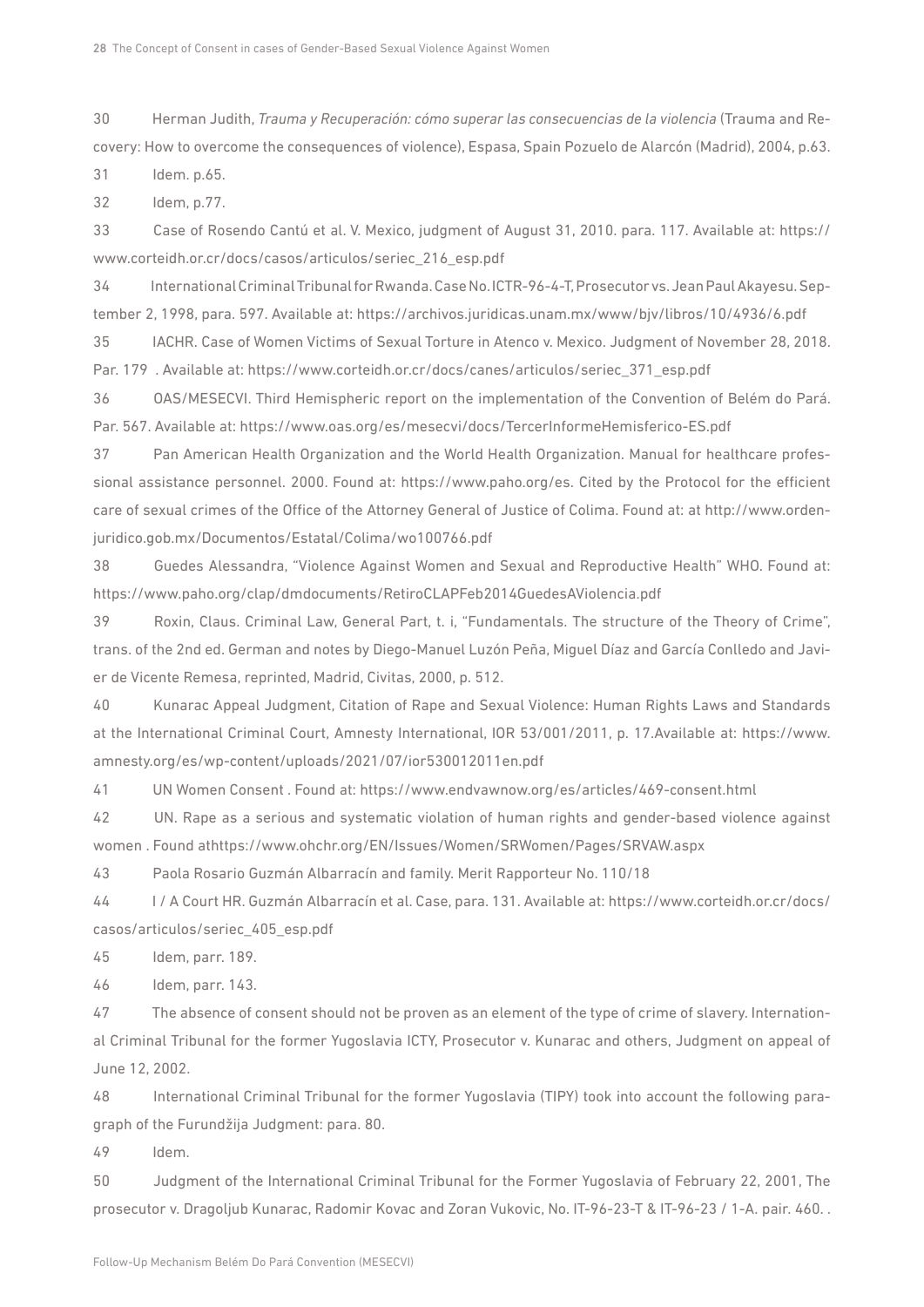Available at: <http://www.icty.org/x/cases/kunarac/tjug/en/kun-tj010222e.pdf>.

51 Idem.

52 Second Hemispheric Report on the implementation of the Convention of Belém do Pará . Found at: <http://www.oas.org/es/mesecvi/docs/MESECVI-SegundoInformeSeguimiento-ES.pdf>.

53 Case MC v Bulgaria, the European Court of Human Rights held in 2003 that the decisive factor in the crime of rape was the lack of consent and not the proof of strength of the active subject nor the resistance of the victim. Sentence of the European Court of Human Rights of December 4, 2003 Nº. 39279/98, (MC v Bulgaria), ECHR 2203XII, paragraphs 85, 127, 138, 159 and 163, among others.

54 [Idem.](https://translate.googleusercontent.com/translate_f#_ftnref50)

55 I/A Court HR. Case of J. v. Peru. Preliminary Objection, Merits, Reparations and Costs. Judgment of November 27, 2013. . Found at: [https://www.corteidh.or.cr/docs/casos/articulos/seriec\\_275\\_esp.pdf](https://www.corteidh.or.cr/docs/casos/articulos/seriec_275_esp.pdf)

56 Rome Statute "Elements of Crime" . Found at: [https://www.icc-cpi.int/nr/rdonlyres/a851490e-6514-](https://www.icc-cpi.int/nr/rdonlyres/a851490e-6514-4e91-bd45-ad9a216cf47e/283786/elementsofcrimesspaweb.pdf) [4e91-bd45-ad9a216cf47e/283786/elementsofcrimesspaweb.pdf](https://www.icc-cpi.int/nr/rdonlyres/a851490e-6514-4e91-bd45-ad9a216cf47e/283786/elementsofcrimesspaweb.pdf).

57 [I/A](https://translate.googleusercontent.com/translate_f#_ftnref53) Court HR. Case of Guzmán Albarracín et al. V. Ecuador Judgment of June 24, 2020. Para. 92. . Found at: [https://www.corteidh.or.cr/docs/casos/articulos/seriec\\_405\\_esp.pdf](https://www.corteidh.or.cr/docs/casos/articulos/seriec_405_esp.pdf)

58 I / A Court HR. Case of V.R.P., V.P.C. and Others v. Nicaragua, Judgment of March 8, 2018, paragraphs 168 and 169. Available at: [https://www.corteidh.or.cr/docs/casos/articulos/seriec\\_350\\_esp.pdff](https://www.corteidh.or.cr/docs/casos/articulos/seriec_350_esp.pdf)

59 Corte IDH. Caso Guzmán Albarracín y Otras Vs. Ecuador Sentencia De 24 De Junio De 2020. Párr. 92. [available online at] [https://www.corteidh.or.cr/docs/casos/articulos/seriec\\_405\\_esp.pdf](https://www.corteidh.or.cr/docs/casos/articulos/seriec_405_esp.pdf) 

60 IACHR. Case of Women Victims of Sexual Torture in Atenco v. Mexico. Judgment of November 28, 2018.

Par. 286. Available at: [https://www.corteidh.or.cr/docs/casos/articulos/seriec\\_371\\_esp.pdf](https://www.corteidh.or.cr/docs/casos/articulos/seriec_371_esp.pdf)

61 Ibidem

62 OAS/MESECVI. Second Hemispheric Report on the implementation of the Convention of Belem do Pará. Available at: <http://www.oas.org/es/mesecvi/docs/MESECVI-SegundoInformeSeguimiento-ES.pdf>

63 Human Rights Committee Communication.1610 / 2007. July 18, 2011, paras. 13.3 and 13.7. Available at: [http://docstore.ohchr.org/SelfServices/FilesHandler.ashx?enc=6QkG1d%2FPPRiCAqhKb7yhspbttFNx](http://docstore.ohchr.org/SelfServices/FilesHandler.ashx?enc=6QkG1d%2FPPRiCAqhKb7yhspbttFNxTkgvXTPJWIZn3vmwV1yl7XWSmcGXq8WxXwU8MYjTFlMdhFfWhPM3sc4Un54LamwZNFwBVnuqPj5rjZdcQLjD5J2lkhffe8LDjWHIzSoROWBRlejQhX6vdzDisg%3D%3D)-[TkgvXTPJWIZn3vmwV1yl7XWSmcGXq8WxXwU8MYjTFlMdhFfWhPM3sc4Un54LamwZNFwBVnuqPj5rjZdc](http://docstore.ohchr.org/SelfServices/FilesHandler.ashx?enc=6QkG1d%2FPPRiCAqhKb7yhspbttFNxTkgvXTPJWIZn3vmwV1yl7XWSmcGXq8WxXwU8MYjTFlMdhFfWhPM3sc4Un54LamwZNFwBVnuqPj5rjZdcQLjD5J2lkhffe8LDjWHIzSoROWBRlejQhX6vdzDisg%3D%3D)-[QLjD5J2lkhffe8LDjWHIzSoROWBRlejQhX6vdzDisg%3D%3D](http://docstore.ohchr.org/SelfServices/FilesHandler.ashx?enc=6QkG1d%2FPPRiCAqhKb7yhspbttFNxTkgvXTPJWIZn3vmwV1yl7XWSmcGXq8WxXwU8MYjTFlMdhFfWhPM3sc4Un54LamwZNFwBVnuqPj5rjZdcQLjD5J2lkhffe8LDjWHIzSoROWBRlejQhX6vdzDisg%3D%3D)

64 I / A Court HR. Case of Espinoza Gonzáles v. Peru. Judgment of November 20, 2014, para. 278.Available at: [https://www.corteidh.or.cr/docs/casos/articulos/seriec\\_289\\_esp.pdf](https://www.corteidh.or.cr/docs/casos/articulos/seriec_289_esp.pdf)

65 ICC, Rules of Procedure and Evidence of the International Criminal Court (ICC): rules 70-71. Available at: <https://www.icc-cpi.int/resource-library/documents/rulesprocedureevidencespa.pdf>CEDAW General Recommendation No. 35, on gender-based violence, updating General Recommendation No. 19: para. 29.e. Available at: <https://www.acnur.org/fileadmin/Documentos/BDL/2017/11405.pdf>

66 I / A Court HR. Case of J. v. Peru. Judgment of November 27, 2013.Available at: [https://www.corteidh.](https://www.corteidh.or.cr/docs/casos/articulos/seriec_275_esp.pdf) [or.cr/docs/casos/articulos/seriec\\_275\\_esp.pdf](https://www.corteidh.or.cr/docs/casos/articulos/seriec_275_esp.pdf)

67 OAS/MESECVI Declaration on violence against girls, women and adolescents and their sexual and reproductive rights, sexual violence, citing the Inter-American Court. Case of the Miguel Castro Castro Prison v. Peru. Merits, Reparations and Costs. Judgment of 25 of November of 2006 Series C No. 160, para. 306.. . Available at:<https://www.oas.org/es/mesecvi/docs/DeclaracionDerechos-ES.pdf>